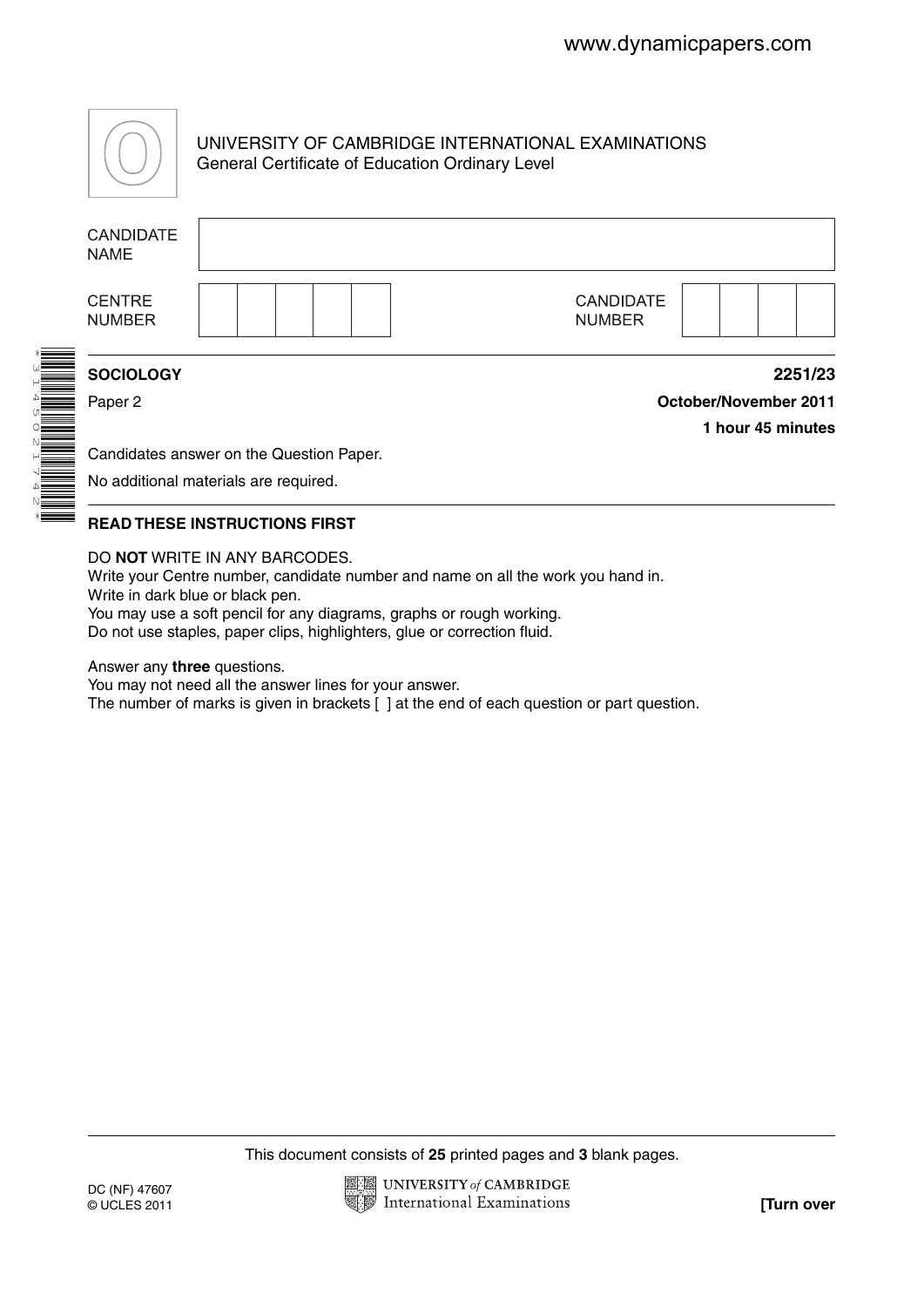Use

# **Section A: Family**

Examiner's Although the nuclear family is in decline, it is still a common type of household unit in modern  $\mathbf{1}$ industrial societies. However, there are many other types of households. (a) What is meant by the term household? (b) Describe two types of households other than the nuclear family.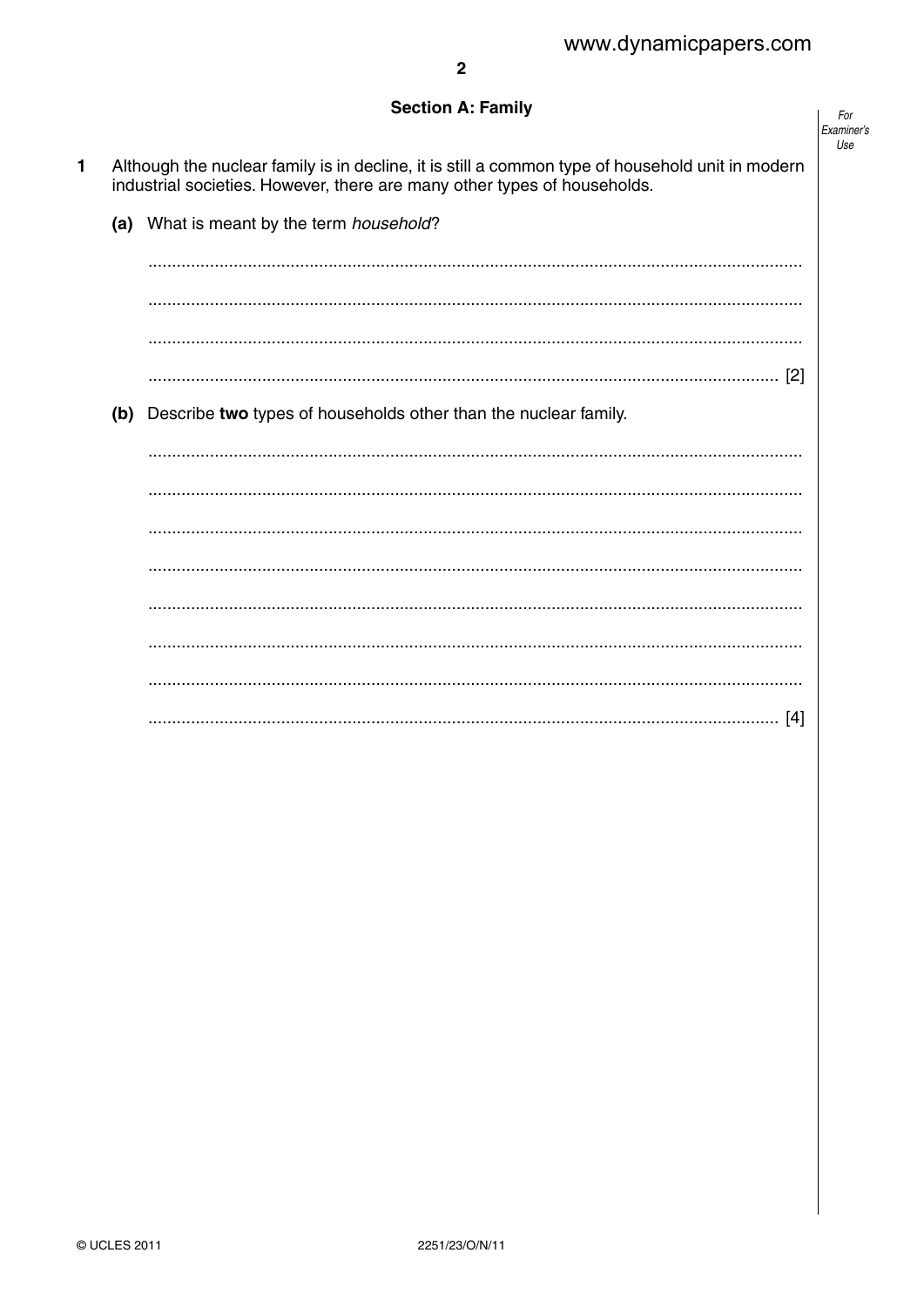| (c) Explain why the number of nuclear families has declined in modern industrial societies. | For<br>Examiner's |
|---------------------------------------------------------------------------------------------|-------------------|
|                                                                                             | Use               |
|                                                                                             |                   |
|                                                                                             |                   |
|                                                                                             |                   |
|                                                                                             |                   |
|                                                                                             |                   |
|                                                                                             |                   |
|                                                                                             |                   |
|                                                                                             |                   |
|                                                                                             |                   |
|                                                                                             |                   |
|                                                                                             |                   |
|                                                                                             |                   |
|                                                                                             |                   |
|                                                                                             |                   |
|                                                                                             |                   |
|                                                                                             |                   |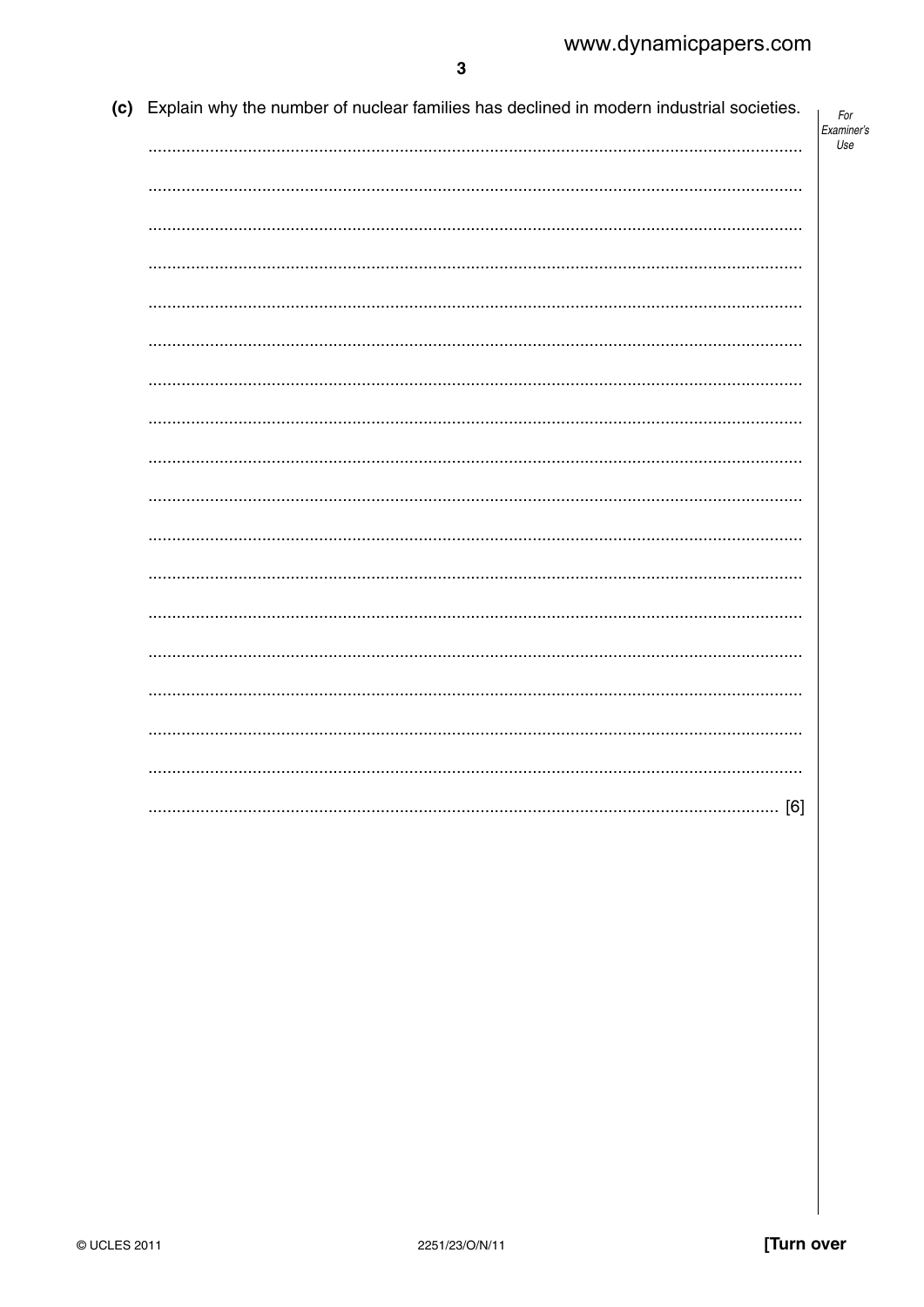| (d) Assess the view that the decline of the nuclear family threatens the stability of society. |
|------------------------------------------------------------------------------------------------|
|                                                                                                |
|                                                                                                |
|                                                                                                |
|                                                                                                |
|                                                                                                |
|                                                                                                |
|                                                                                                |
|                                                                                                |
|                                                                                                |
|                                                                                                |
|                                                                                                |
|                                                                                                |
|                                                                                                |
|                                                                                                |
|                                                                                                |
|                                                                                                |
|                                                                                                |
|                                                                                                |
|                                                                                                |
|                                                                                                |
|                                                                                                |
|                                                                                                |
|                                                                                                |
|                                                                                                |
|                                                                                                |
|                                                                                                |
| .                                                                                              |
|                                                                                                |
|                                                                                                |
|                                                                                                |
|                                                                                                |
|                                                                                                |
|                                                                                                |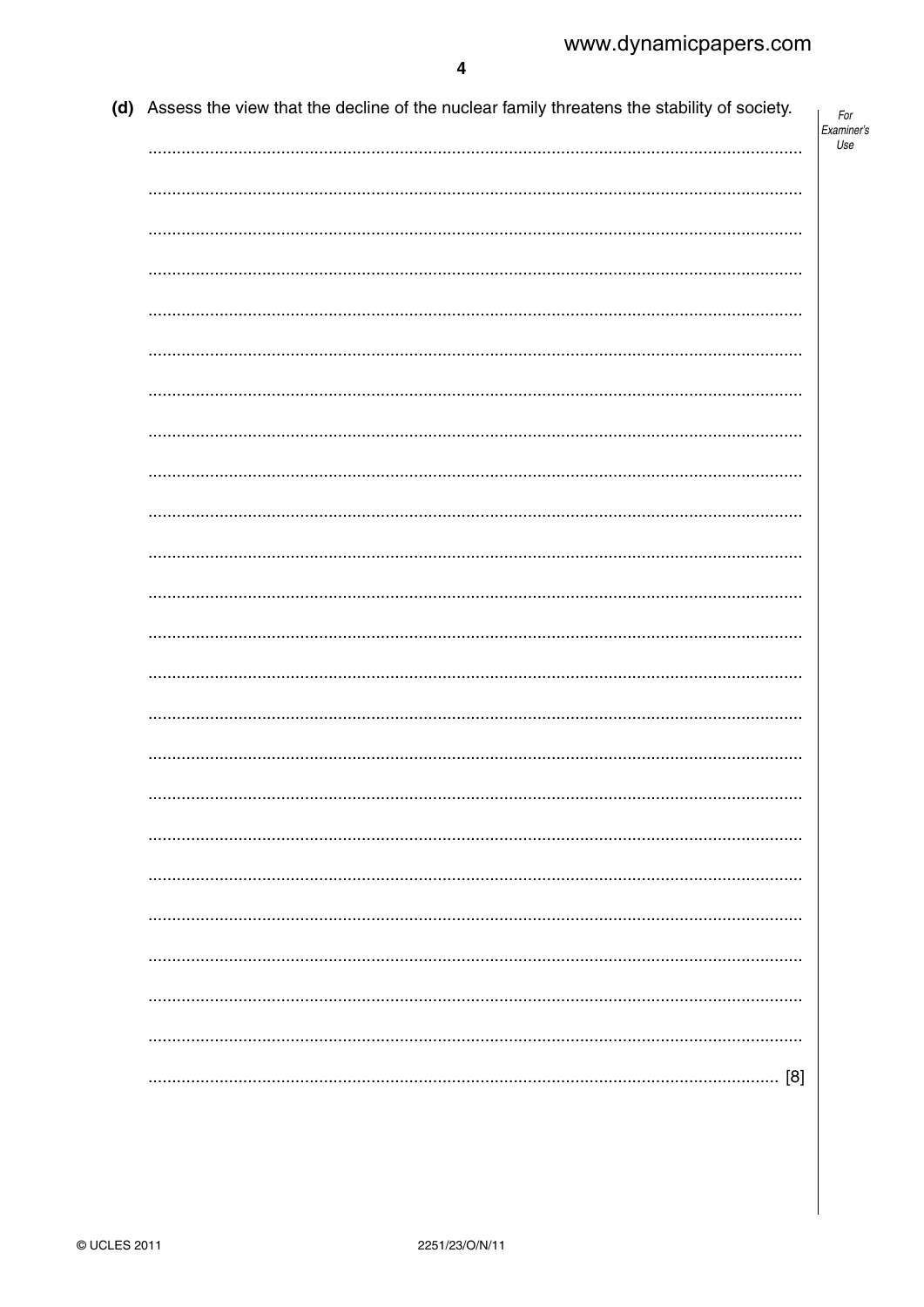Use

- $\overline{2}$ The family in modern industrial societies has become increasingly isolated. This may have led to an increase in dysfunctional families and added to the 'dark side' of family life. The 'dark side' Examiner's is where some people in the family experience abuse or harm from other family members.
	- (a) What is meant by the term dysfunctional family?

(b) Describe two reasons why the modern family has become increasingly isolated.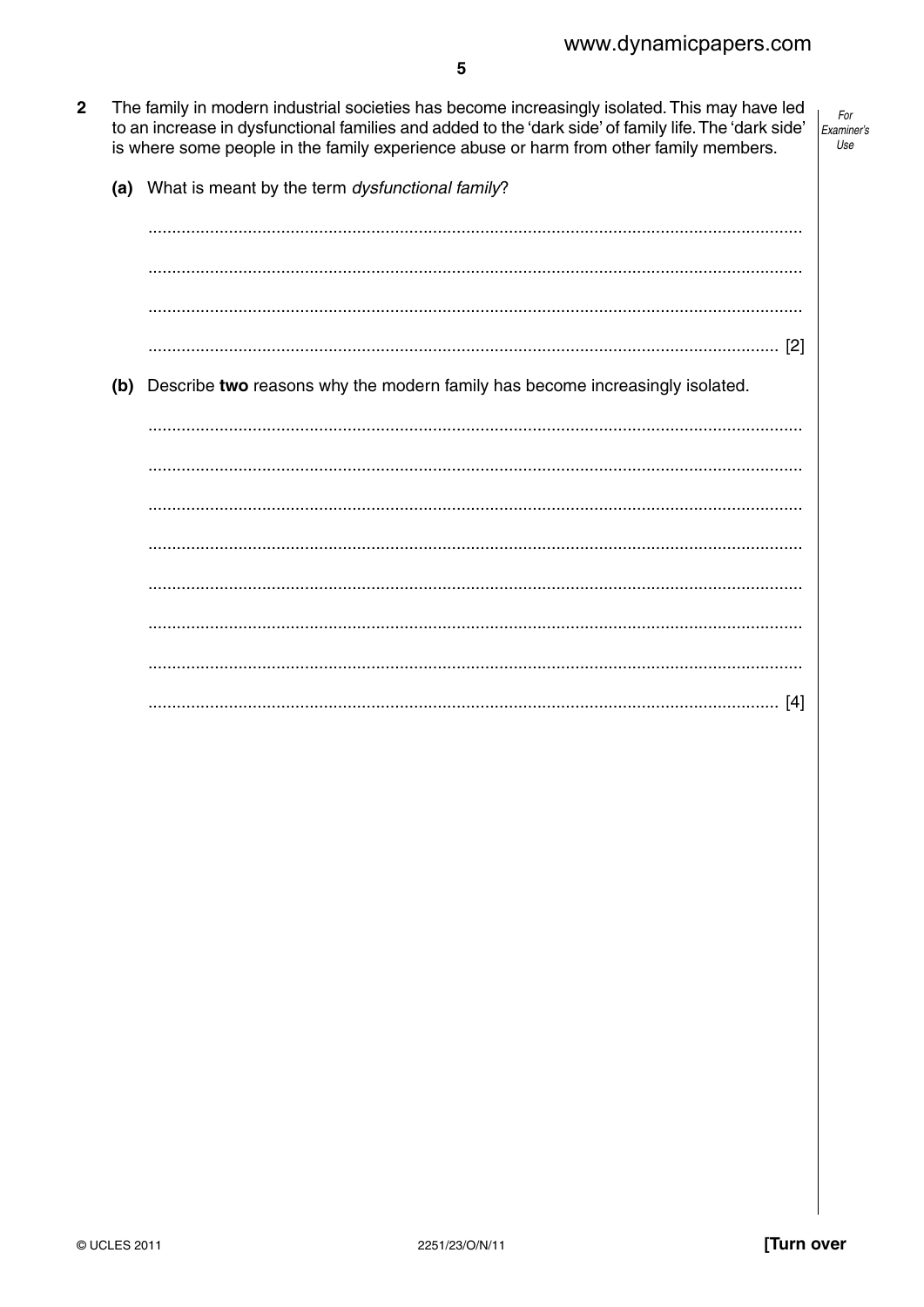| (c) Explain why some sociologists believe there is a 'dark side' of family life. |                   |
|----------------------------------------------------------------------------------|-------------------|
|                                                                                  | For<br>Examiner's |
|                                                                                  | Use               |
|                                                                                  |                   |
|                                                                                  |                   |
|                                                                                  |                   |
|                                                                                  |                   |
|                                                                                  |                   |
|                                                                                  |                   |
|                                                                                  |                   |
|                                                                                  |                   |
|                                                                                  |                   |
|                                                                                  |                   |
|                                                                                  |                   |
|                                                                                  |                   |
|                                                                                  |                   |
|                                                                                  |                   |
|                                                                                  |                   |
|                                                                                  |                   |
| [6]                                                                              |                   |

 $\bf 6$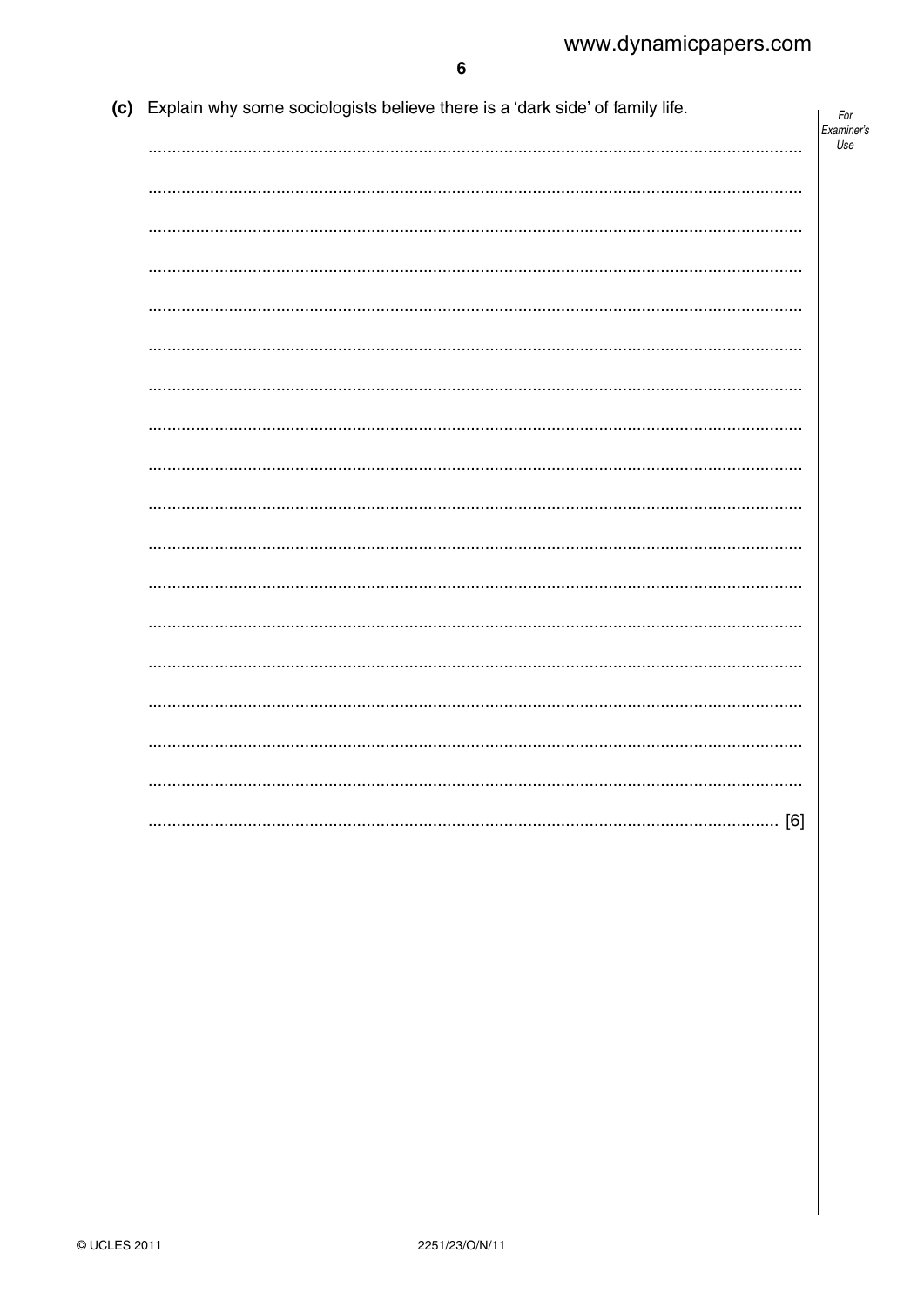| $\cdots$<br> |  |
|--------------|--|
|              |  |
|              |  |
|              |  |
|              |  |
|              |  |
|              |  |
|              |  |
|              |  |
|              |  |
|              |  |
|              |  |
|              |  |
|              |  |
|              |  |
|              |  |
|              |  |
|              |  |
|              |  |
|              |  |
|              |  |
|              |  |
|              |  |
|              |  |
|              |  |
|              |  |
|              |  |
|              |  |
|              |  |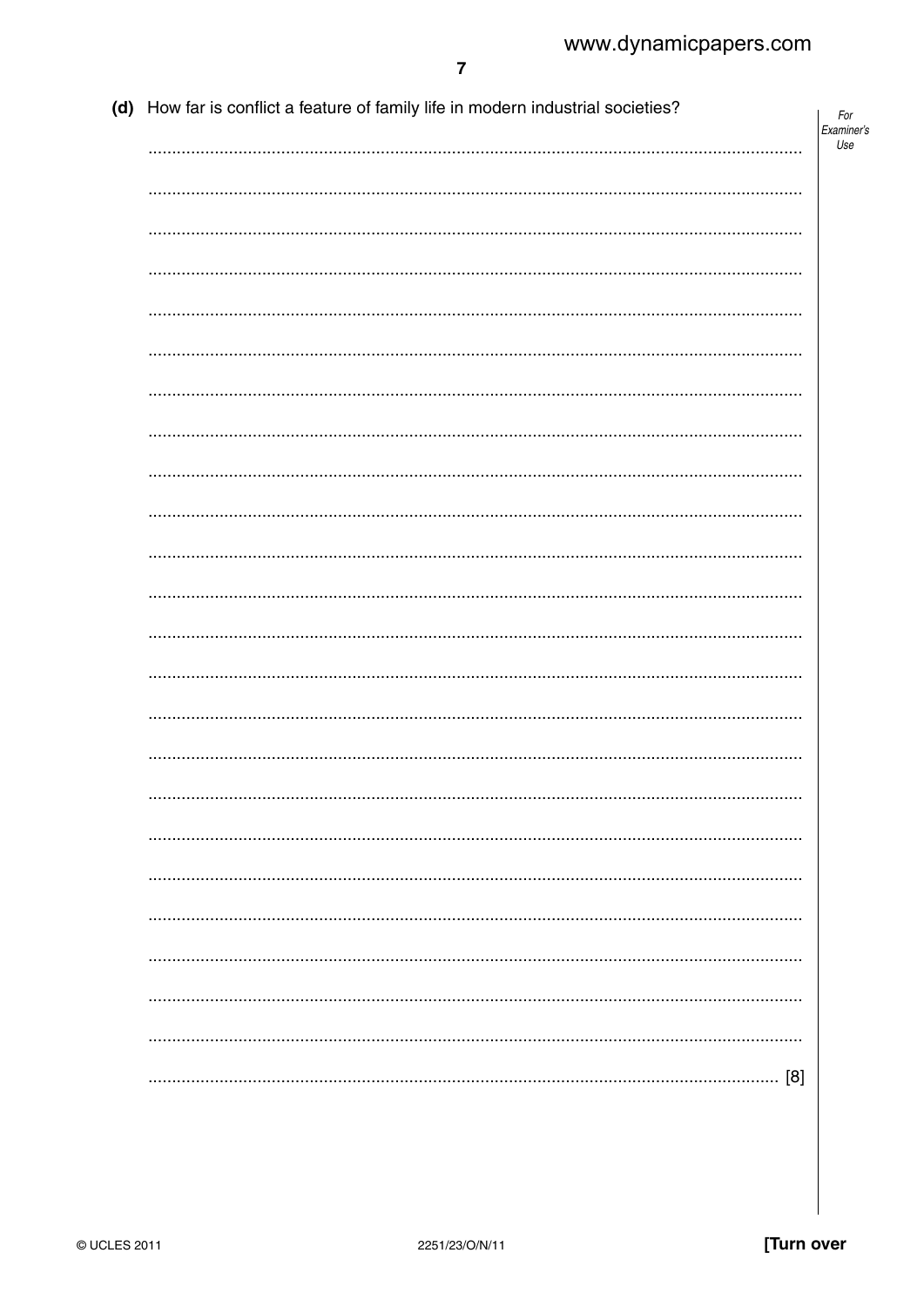#### **Section B: Education**

|   | <b>Section B: Education</b>                                                                                                                                | For<br>Examiner's<br>Use |
|---|------------------------------------------------------------------------------------------------------------------------------------------------------------|--------------------------|
| 3 | Educational achievement is said to increase the life chances of individuals. Social expectations<br>are an important influence on educational achievement. |                          |
|   | (a) What is meant by the term social expectations?                                                                                                         |                          |
|   |                                                                                                                                                            |                          |
|   |                                                                                                                                                            |                          |
|   | $\lceil 2 \rceil$                                                                                                                                          |                          |
|   | (b) Describe two ways in which education can change an individual's life chances.                                                                          |                          |
|   |                                                                                                                                                            |                          |
|   |                                                                                                                                                            |                          |
|   |                                                                                                                                                            |                          |
|   |                                                                                                                                                            |                          |
|   |                                                                                                                                                            |                          |
|   | [4]                                                                                                                                                        |                          |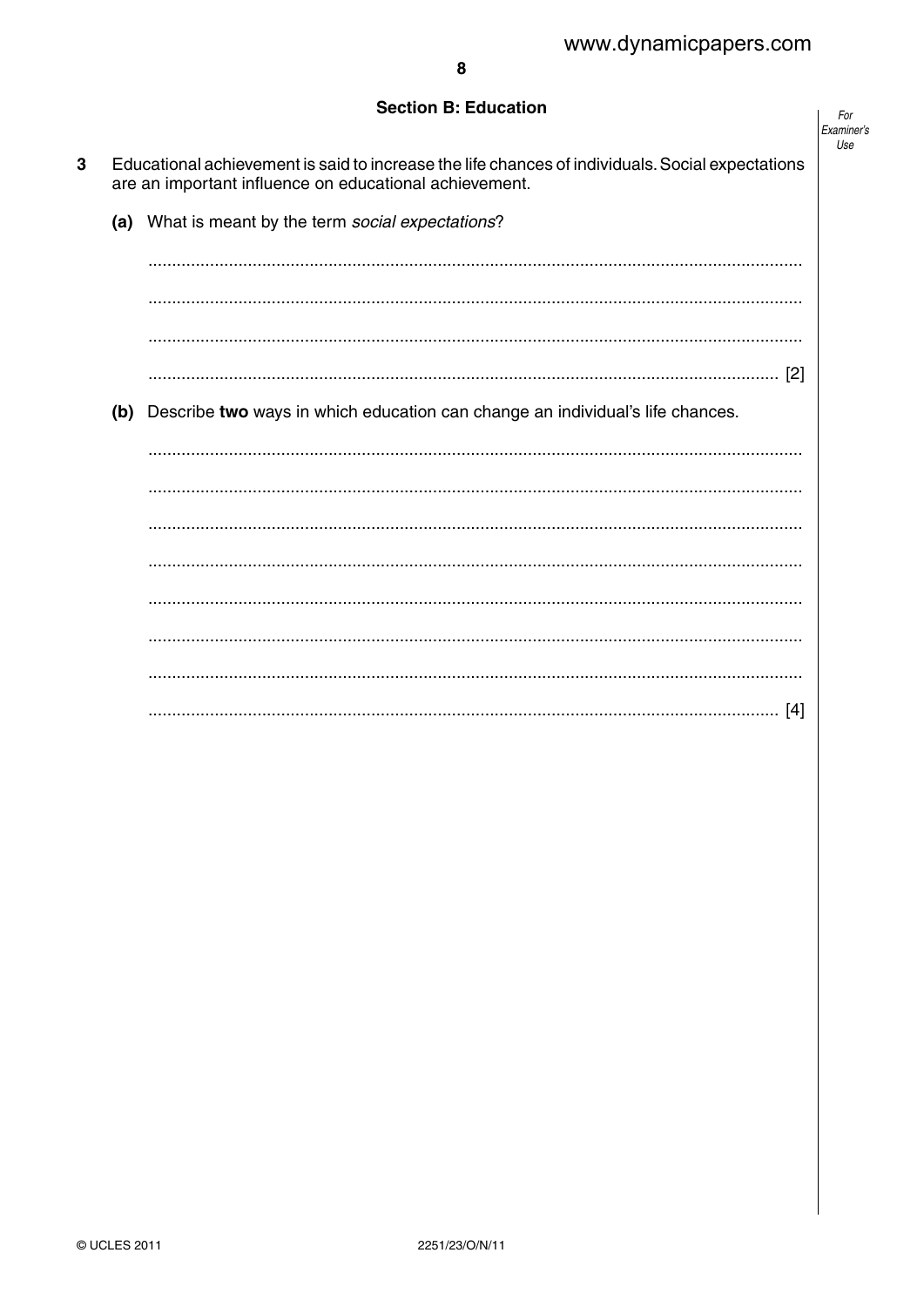| (c) Explain why educational underachievement is more common among pupils from some ethnic minority groups. | For<br>Examiner's<br>Use |
|------------------------------------------------------------------------------------------------------------|--------------------------|
|                                                                                                            |                          |
|                                                                                                            |                          |
|                                                                                                            |                          |
|                                                                                                            |                          |
|                                                                                                            |                          |
|                                                                                                            |                          |
|                                                                                                            |                          |
|                                                                                                            |                          |
|                                                                                                            |                          |
|                                                                                                            |                          |
|                                                                                                            |                          |
|                                                                                                            |                          |
|                                                                                                            |                          |
|                                                                                                            |                          |
|                                                                                                            |                          |
|                                                                                                            |                          |
|                                                                                                            |                          |
| [6]                                                                                                        |                          |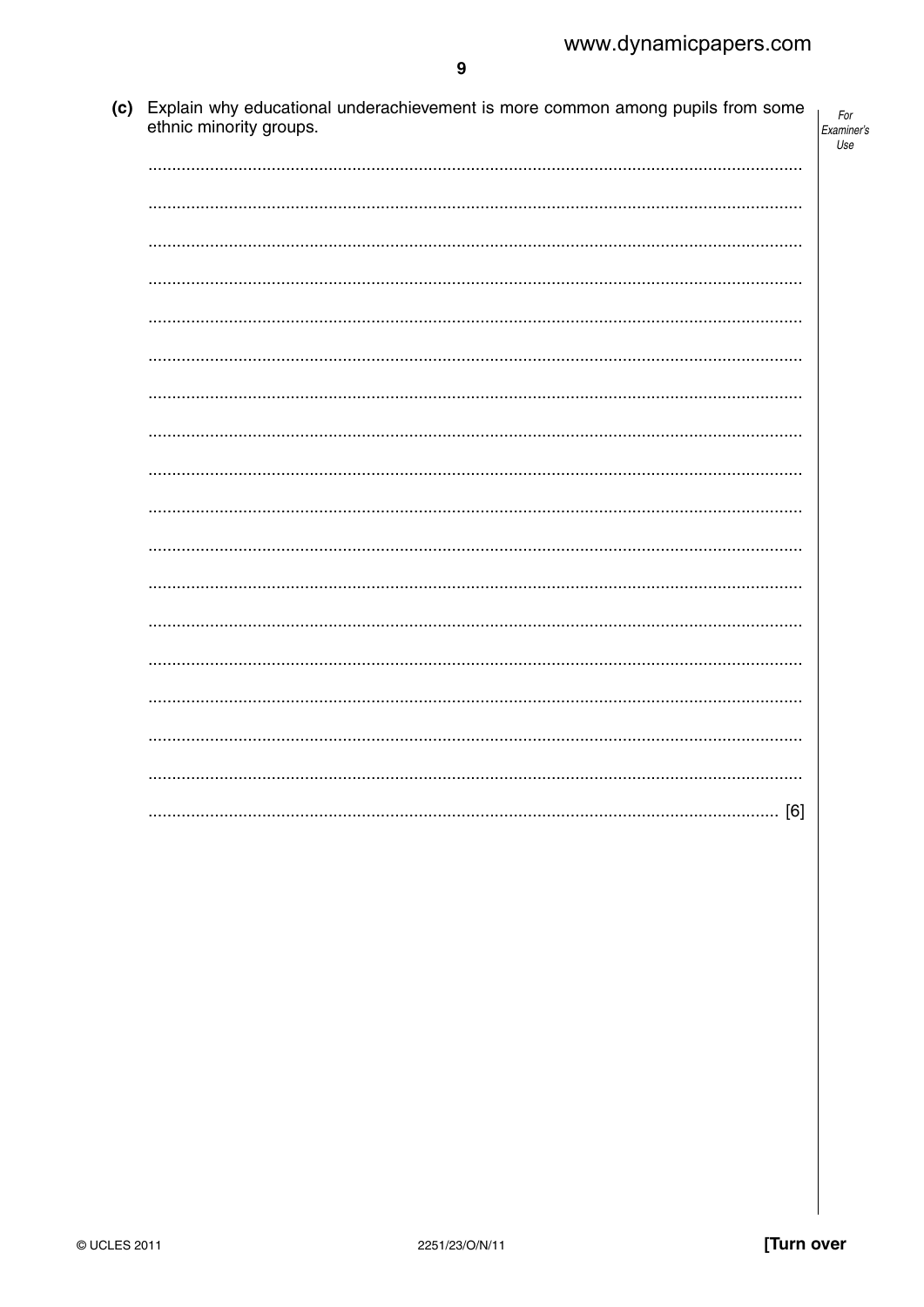| (d) How far do the expectations of parents and teachers affect a pupil's educational<br>achievement? |  |  |  |     | Examiner's |
|------------------------------------------------------------------------------------------------------|--|--|--|-----|------------|
|                                                                                                      |  |  |  |     |            |
|                                                                                                      |  |  |  |     |            |
|                                                                                                      |  |  |  |     |            |
|                                                                                                      |  |  |  |     |            |
|                                                                                                      |  |  |  |     |            |
|                                                                                                      |  |  |  |     |            |
|                                                                                                      |  |  |  |     |            |
|                                                                                                      |  |  |  |     |            |
|                                                                                                      |  |  |  |     |            |
|                                                                                                      |  |  |  |     |            |
|                                                                                                      |  |  |  |     |            |
|                                                                                                      |  |  |  |     |            |
|                                                                                                      |  |  |  |     |            |
|                                                                                                      |  |  |  |     |            |
|                                                                                                      |  |  |  |     |            |
|                                                                                                      |  |  |  |     |            |
|                                                                                                      |  |  |  |     |            |
|                                                                                                      |  |  |  |     |            |
|                                                                                                      |  |  |  |     |            |
|                                                                                                      |  |  |  |     |            |
|                                                                                                      |  |  |  |     |            |
|                                                                                                      |  |  |  |     |            |
|                                                                                                      |  |  |  |     |            |
|                                                                                                      |  |  |  | [8] |            |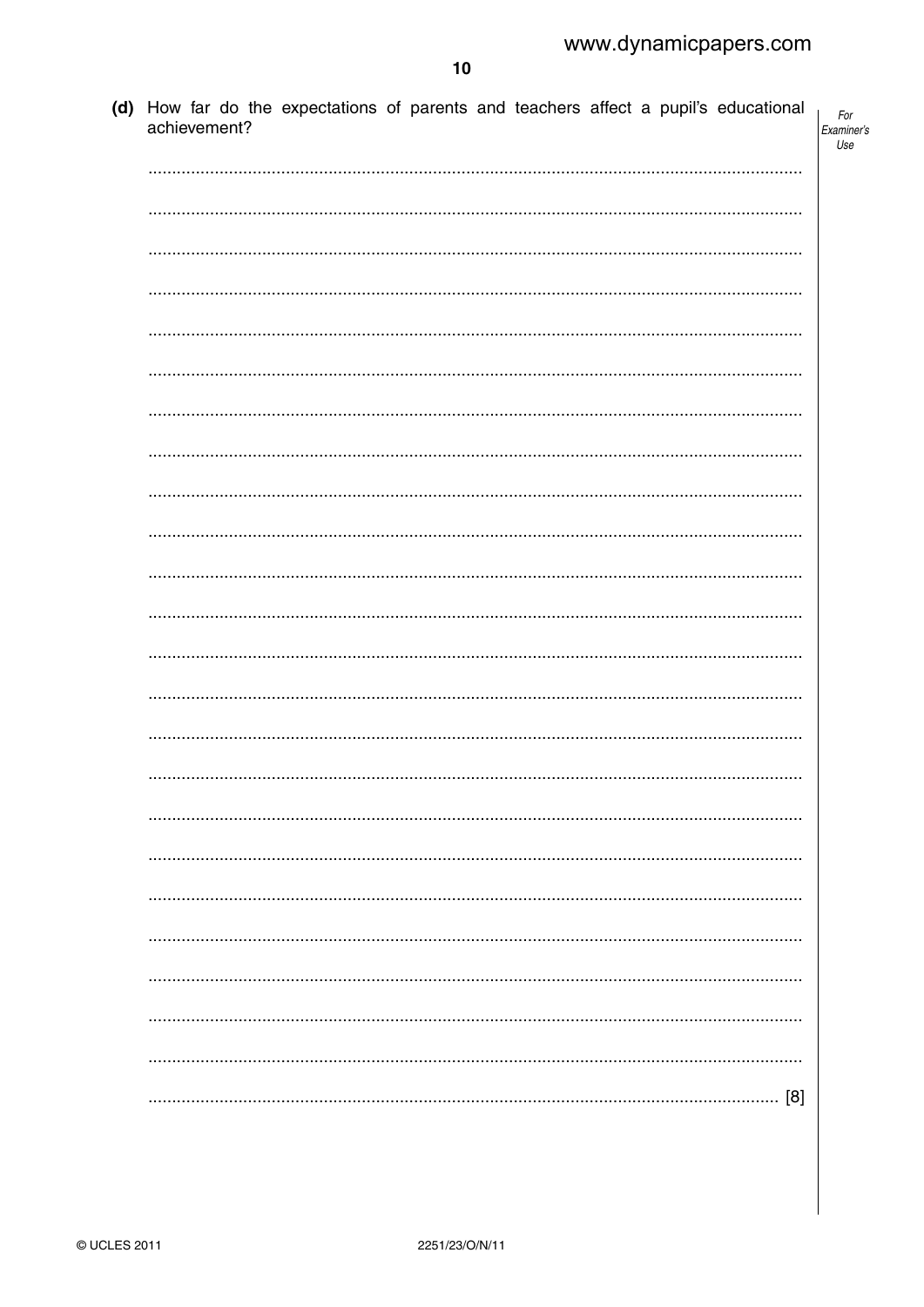| Pupils from disadvantaged backgrounds are often part of an 'anti-school' sub-culture.<br>For |                                                             |                   |  |  |  |
|----------------------------------------------------------------------------------------------|-------------------------------------------------------------|-------------------|--|--|--|
| (a)                                                                                          | What is meant by the term disadvantaged background?         | Examiner's<br>Use |  |  |  |
|                                                                                              |                                                             |                   |  |  |  |
|                                                                                              |                                                             |                   |  |  |  |
|                                                                                              |                                                             |                   |  |  |  |
|                                                                                              |                                                             |                   |  |  |  |
| (b)                                                                                          | Describe two characteristics of an anti-school sub-culture. |                   |  |  |  |
|                                                                                              |                                                             |                   |  |  |  |
|                                                                                              |                                                             |                   |  |  |  |
|                                                                                              |                                                             |                   |  |  |  |
|                                                                                              |                                                             |                   |  |  |  |
|                                                                                              |                                                             |                   |  |  |  |
|                                                                                              |                                                             |                   |  |  |  |
|                                                                                              |                                                             |                   |  |  |  |
|                                                                                              | [4]                                                         |                   |  |  |  |

 $\overline{\mathbf{4}}$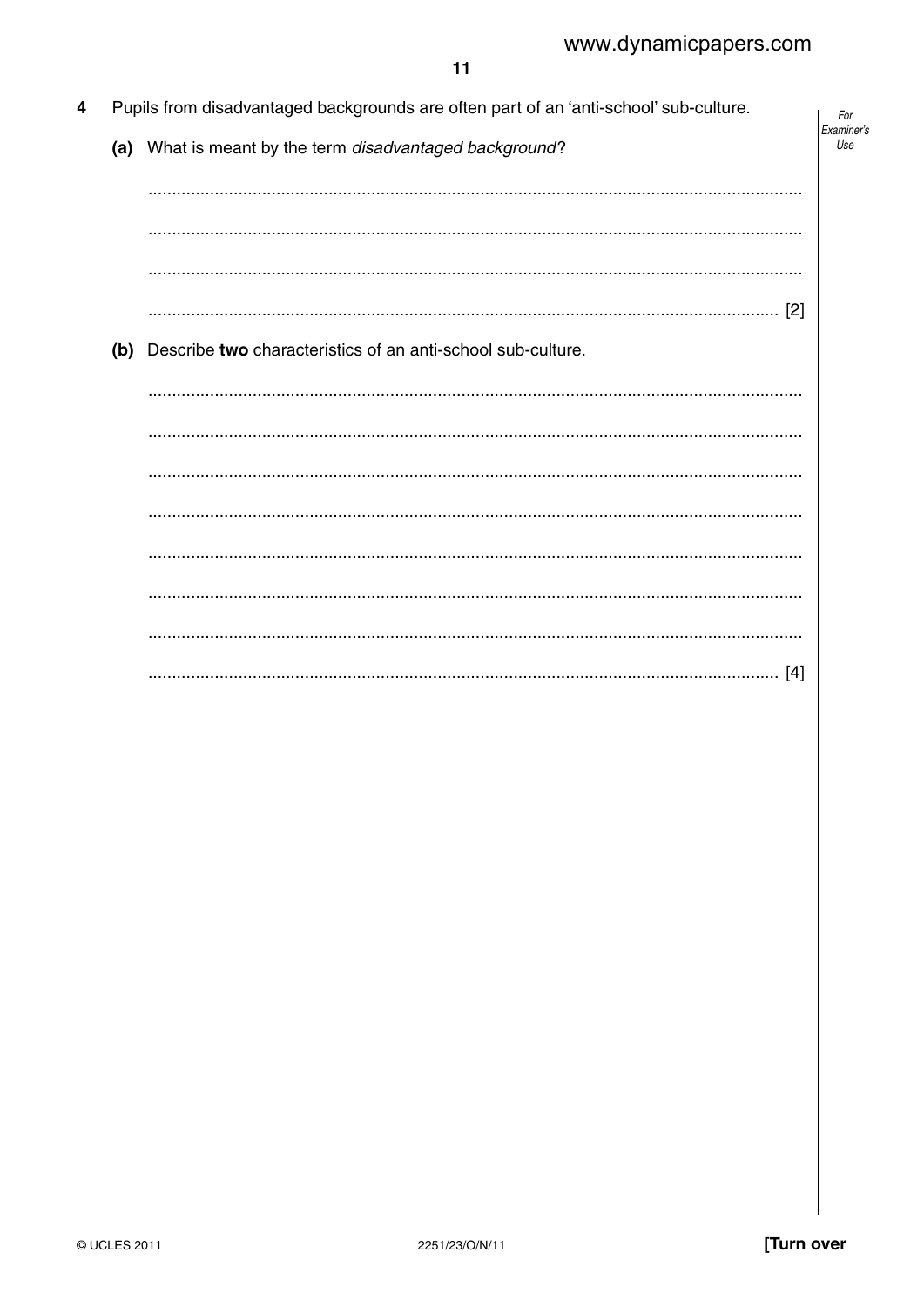| (c) Explain the reasons for the emergence of anti-school sub-cultures. | For        |
|------------------------------------------------------------------------|------------|
|                                                                        | Examiner's |
|                                                                        | Use        |
|                                                                        |            |
|                                                                        |            |
|                                                                        |            |
|                                                                        |            |
|                                                                        |            |
|                                                                        |            |
|                                                                        |            |
|                                                                        |            |
|                                                                        |            |
|                                                                        |            |
|                                                                        |            |
|                                                                        |            |
|                                                                        |            |
|                                                                        |            |
|                                                                        |            |
|                                                                        |            |
| [6]                                                                    |            |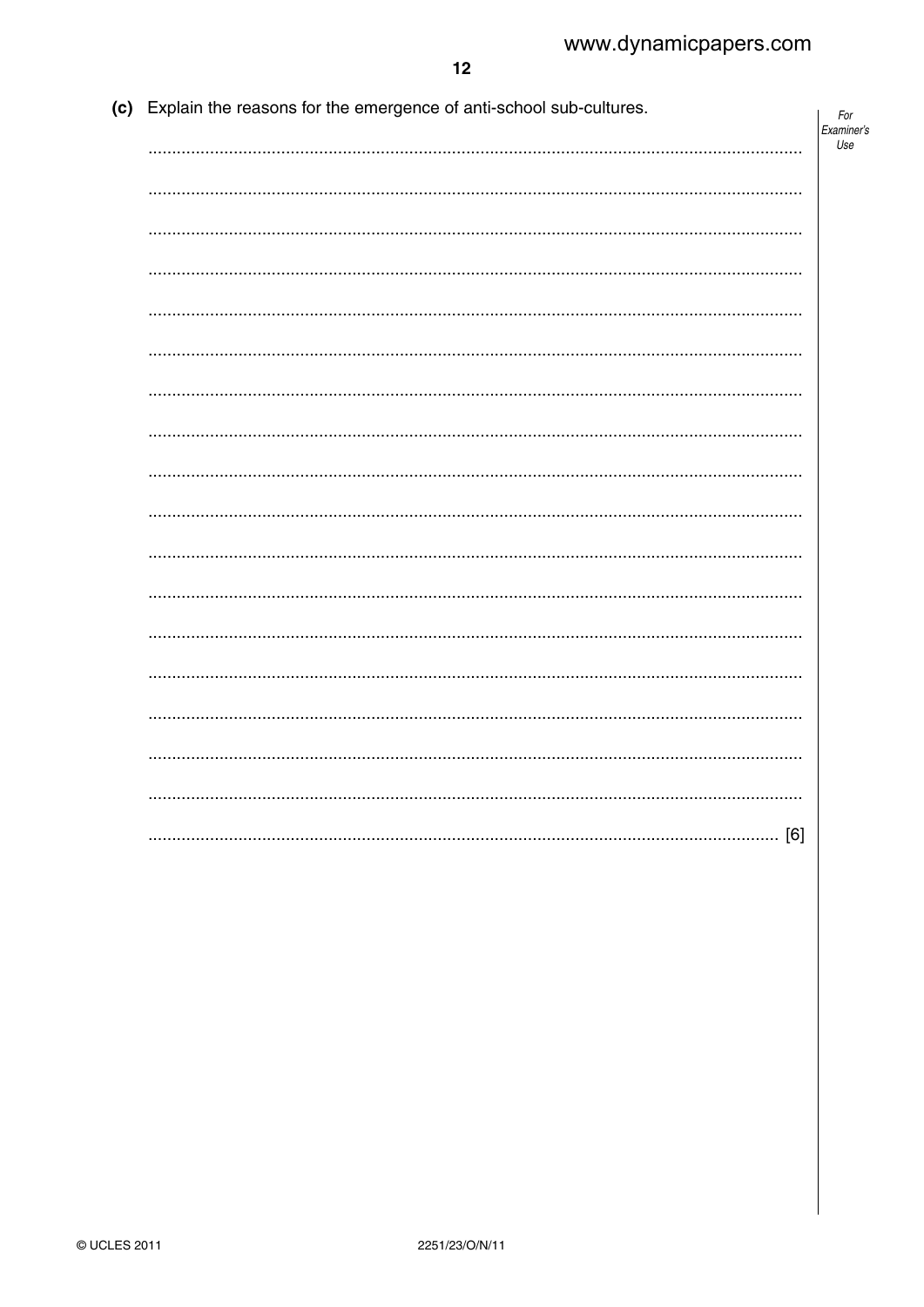|     |  |  |  | Examiner's |
|-----|--|--|--|------------|
|     |  |  |  |            |
|     |  |  |  |            |
|     |  |  |  |            |
|     |  |  |  |            |
|     |  |  |  |            |
|     |  |  |  |            |
|     |  |  |  |            |
|     |  |  |  |            |
|     |  |  |  |            |
|     |  |  |  |            |
|     |  |  |  |            |
|     |  |  |  |            |
|     |  |  |  |            |
|     |  |  |  |            |
|     |  |  |  |            |
|     |  |  |  |            |
|     |  |  |  |            |
|     |  |  |  |            |
|     |  |  |  |            |
|     |  |  |  |            |
|     |  |  |  |            |
|     |  |  |  |            |
|     |  |  |  |            |
|     |  |  |  |            |
|     |  |  |  |            |
|     |  |  |  |            |
|     |  |  |  |            |
|     |  |  |  |            |
|     |  |  |  |            |
|     |  |  |  |            |
|     |  |  |  |            |
|     |  |  |  |            |
|     |  |  |  |            |
| . . |  |  |  |            |
|     |  |  |  |            |
|     |  |  |  |            |
|     |  |  |  |            |
|     |  |  |  |            |
|     |  |  |  |            |
|     |  |  |  |            |
|     |  |  |  |            |
|     |  |  |  |            |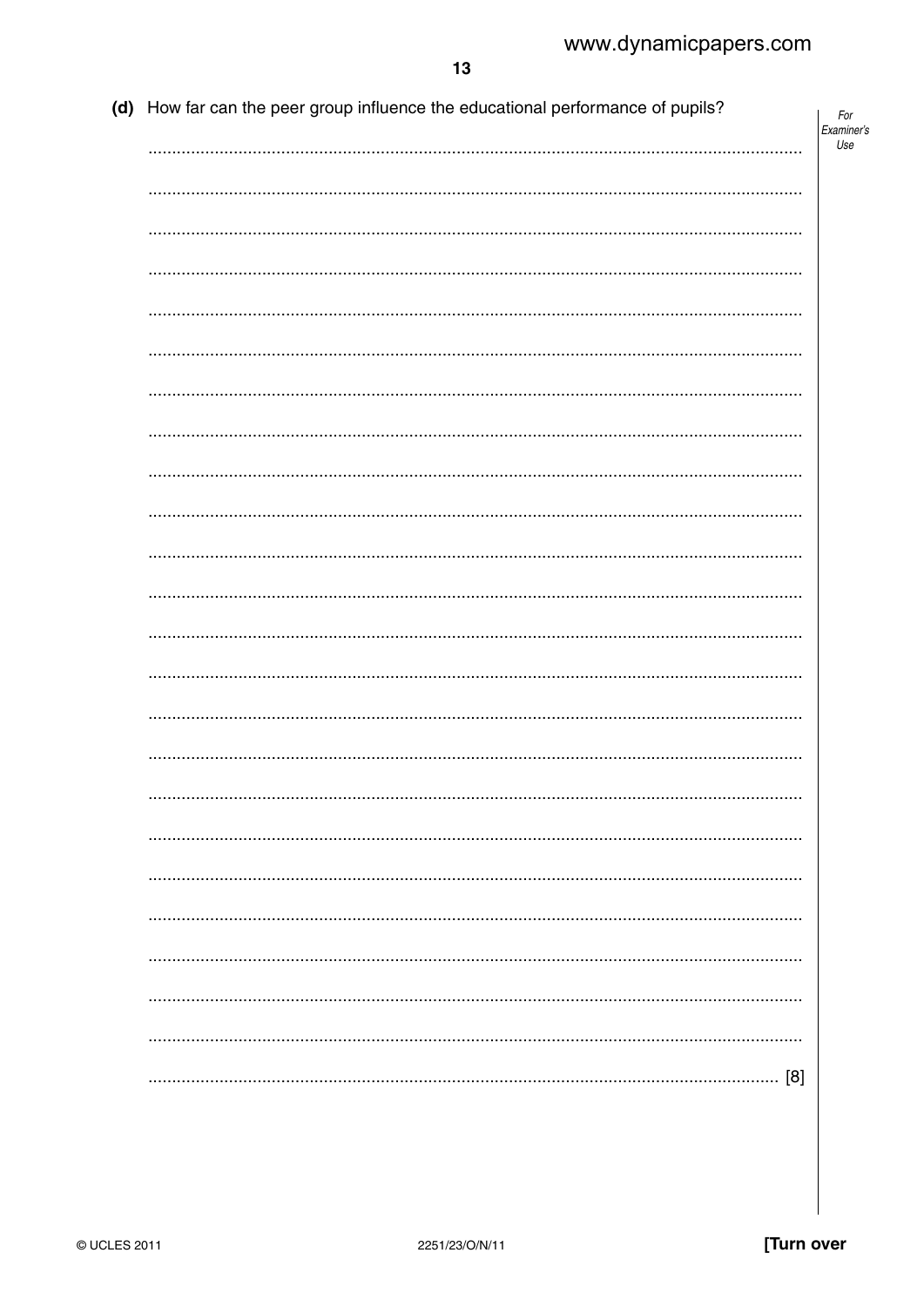|     | <b>Section C: Crime, Deviance and Social Control</b>                  |
|-----|-----------------------------------------------------------------------|
|     | Various agencies of social control exist to deter criminal behaviour. |
| (a) | What is meant by the term agencies of social control?                 |
|     |                                                                       |
|     |                                                                       |
|     |                                                                       |
|     |                                                                       |
| (b) | Describe two agencies of social control.                              |
|     |                                                                       |

 $5\overline{)}$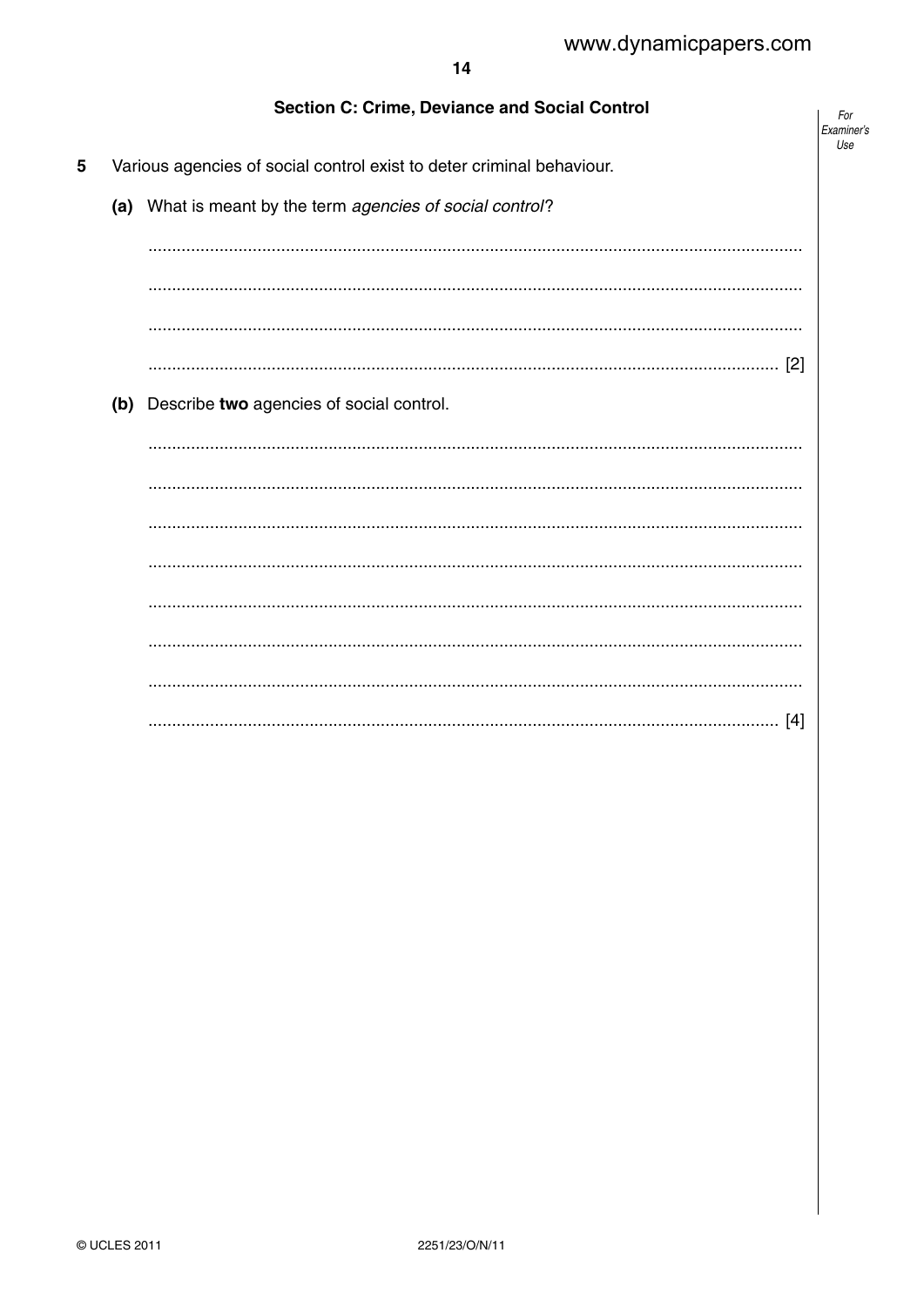| (c) Explain how the mass media may influence levels of crime in society. | For               |
|--------------------------------------------------------------------------|-------------------|
|                                                                          | Examiner's<br>Use |
|                                                                          |                   |
|                                                                          |                   |
|                                                                          |                   |
|                                                                          |                   |
|                                                                          |                   |
|                                                                          |                   |
|                                                                          |                   |
|                                                                          |                   |
|                                                                          |                   |
|                                                                          |                   |
|                                                                          |                   |
|                                                                          |                   |
|                                                                          |                   |
|                                                                          |                   |
|                                                                          |                   |
|                                                                          |                   |
|                                                                          |                   |
|                                                                          |                   |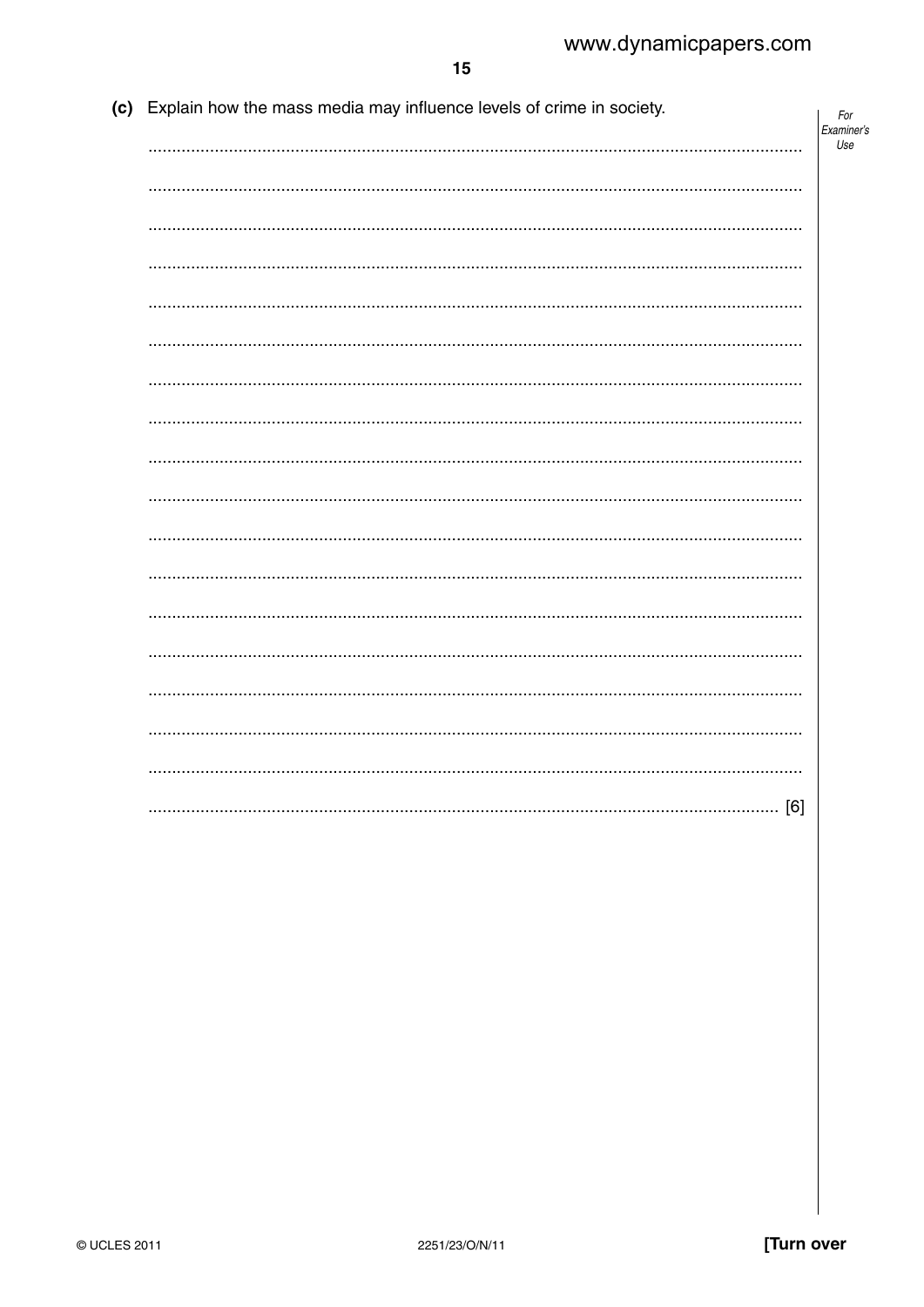| defined as criminal? |  |  | Examiner's |
|----------------------|--|--|------------|
|                      |  |  |            |
|                      |  |  |            |
|                      |  |  |            |
|                      |  |  |            |
|                      |  |  |            |
|                      |  |  |            |
|                      |  |  |            |
|                      |  |  |            |
|                      |  |  |            |
|                      |  |  |            |
|                      |  |  |            |
|                      |  |  |            |
|                      |  |  |            |
|                      |  |  |            |
|                      |  |  |            |
|                      |  |  |            |
|                      |  |  |            |
|                      |  |  |            |
|                      |  |  |            |
|                      |  |  |            |
|                      |  |  |            |
|                      |  |  |            |
|                      |  |  |            |
|                      |  |  |            |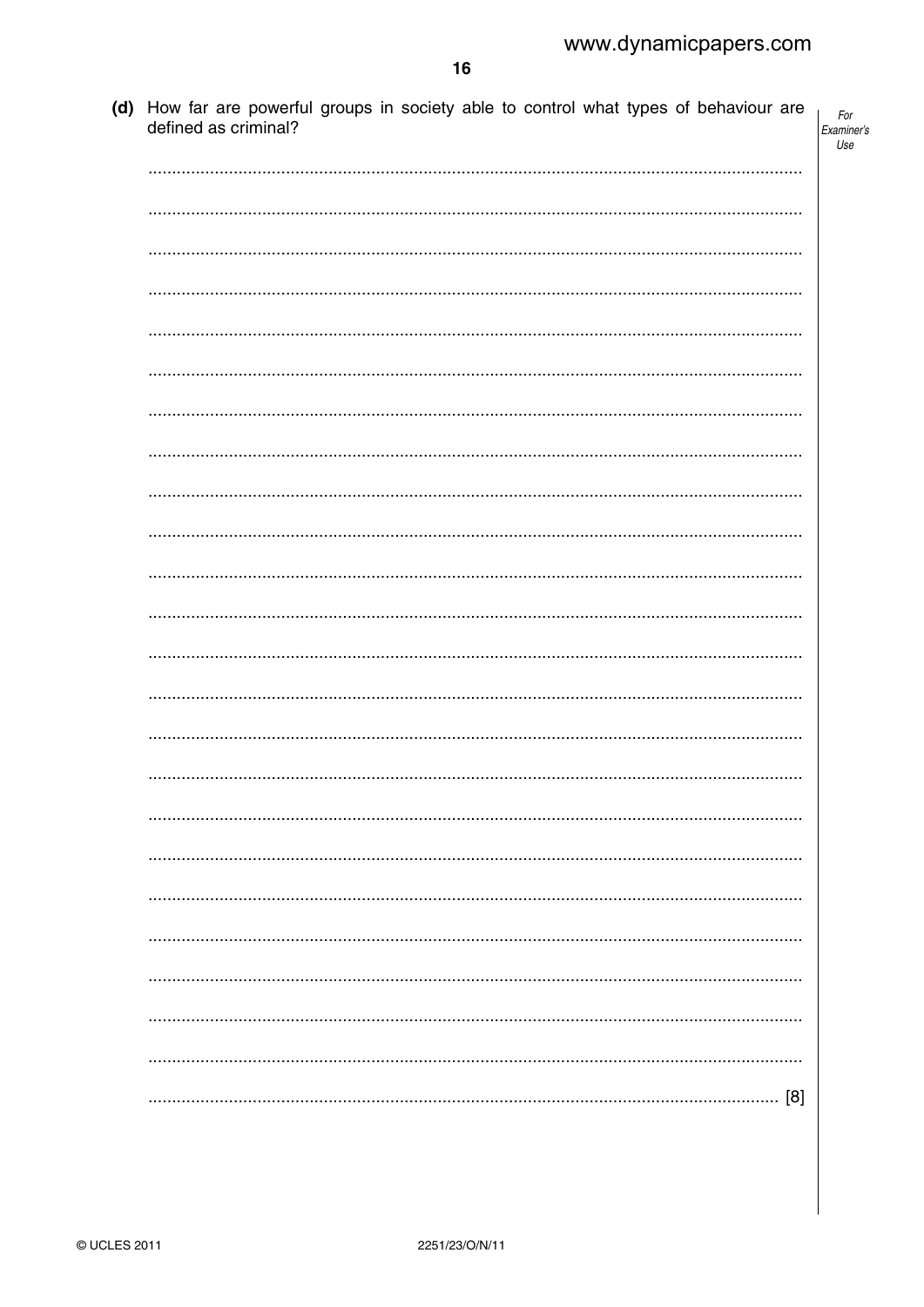- $17$
- Young working class males are seen to be responsible for a high proportion of crime in  $6\phantom{1}$ modern industrial societies. Official statistics suggest that juvenile delinquency rates are much higher in inner city areas.

|     | (a) What is meant by the term <i>inner city areas</i> ?                                |
|-----|----------------------------------------------------------------------------------------|
|     |                                                                                        |
|     |                                                                                        |
|     |                                                                                        |
|     |                                                                                        |
| (b) | Describe two reasons why rates of juvenile delinquency are higher in inner city areas. |
|     |                                                                                        |
|     |                                                                                        |
|     |                                                                                        |
|     |                                                                                        |
|     |                                                                                        |
|     |                                                                                        |
|     |                                                                                        |
|     |                                                                                        |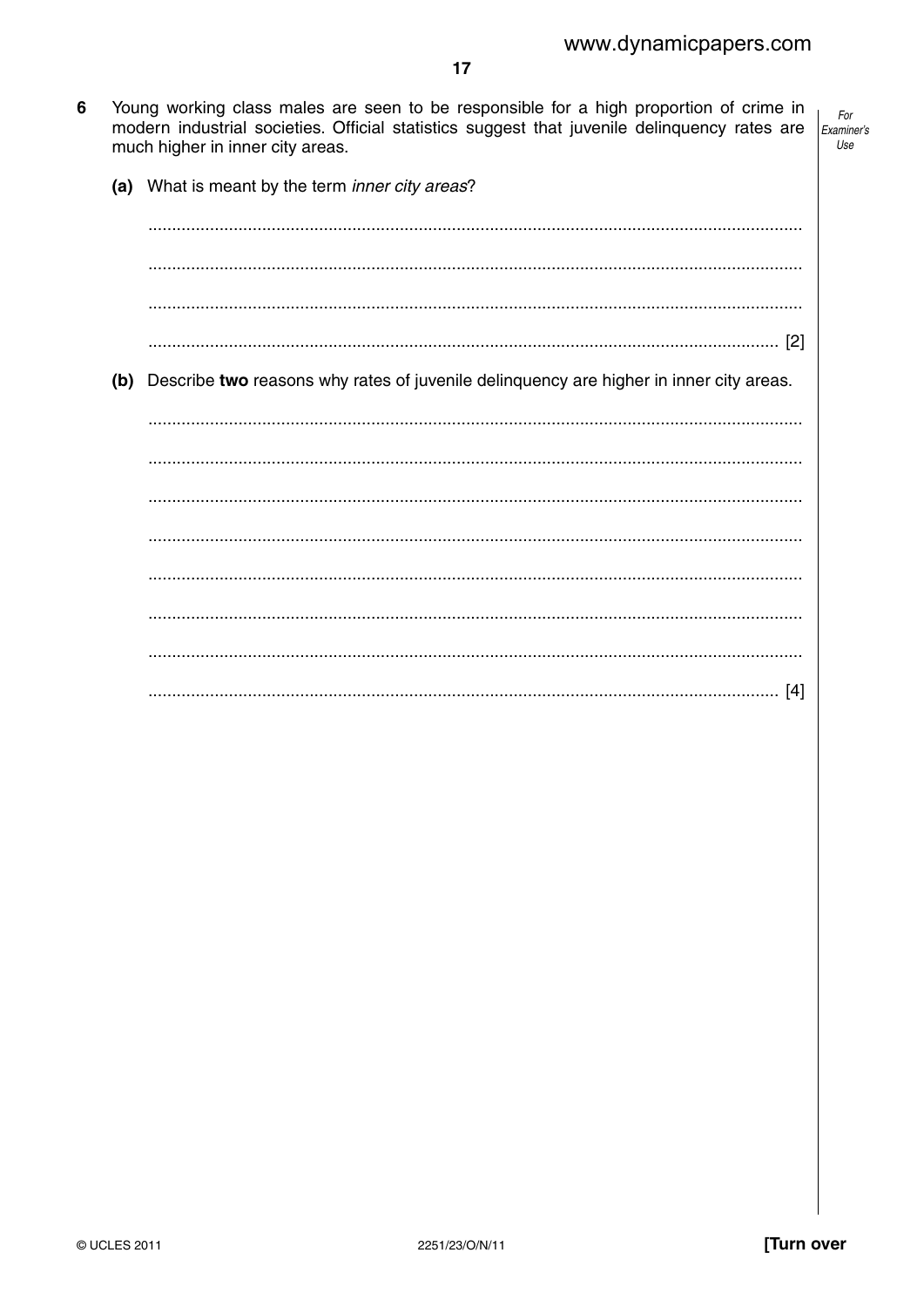- 18
- (c) Explain why young working class males are seen to be responsible for a high proportion of crimes in modern industrial societies.

| [6] |
|-----|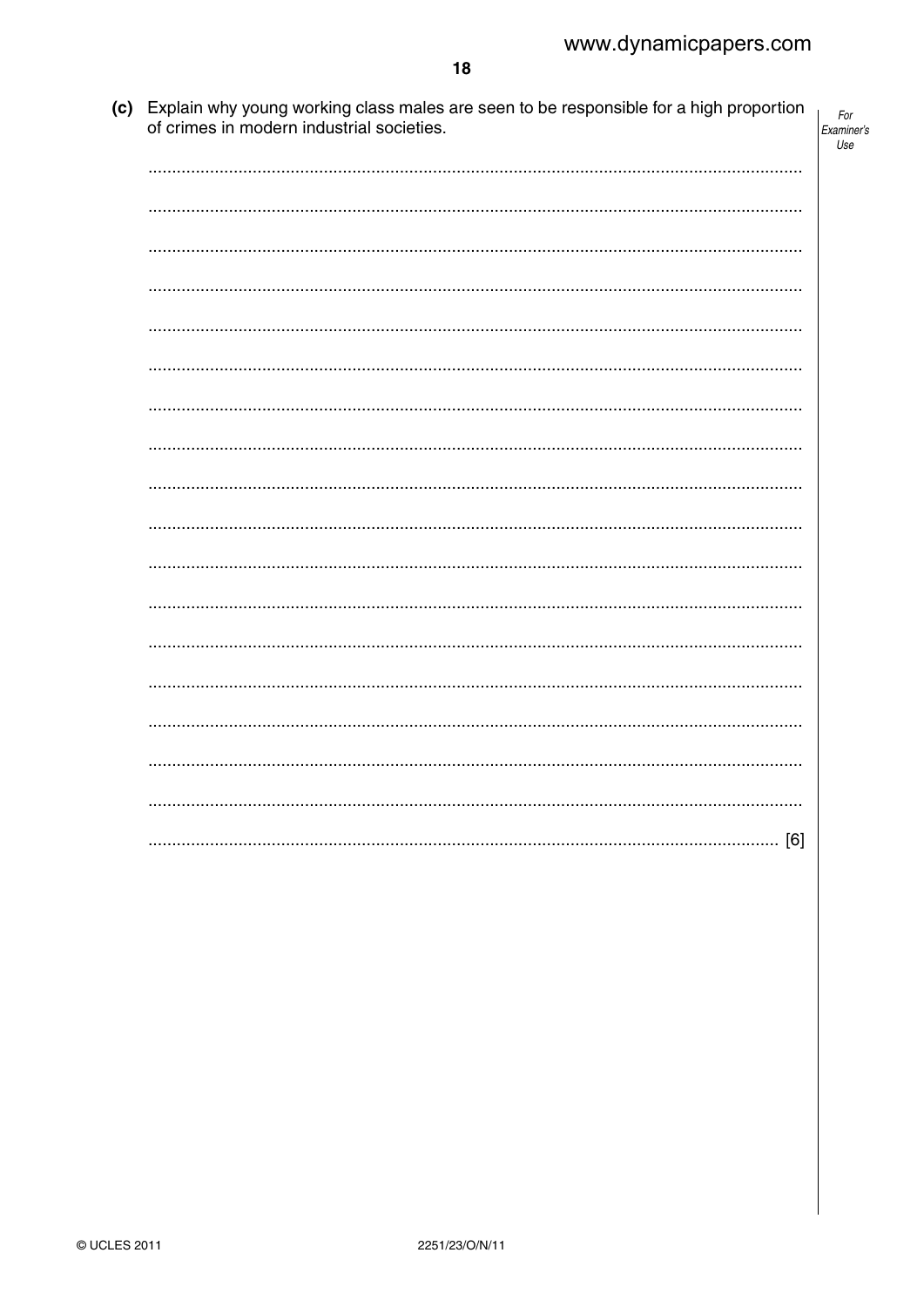| (d) How far can criminal activity be explained in terms of poverty and social deprivation? |
|--------------------------------------------------------------------------------------------|
|                                                                                            |
|                                                                                            |
|                                                                                            |
|                                                                                            |
|                                                                                            |
|                                                                                            |
|                                                                                            |
|                                                                                            |
|                                                                                            |
|                                                                                            |
|                                                                                            |
|                                                                                            |
|                                                                                            |
|                                                                                            |
|                                                                                            |
|                                                                                            |
|                                                                                            |
|                                                                                            |
|                                                                                            |
|                                                                                            |
|                                                                                            |
|                                                                                            |
|                                                                                            |
|                                                                                            |
|                                                                                            |
|                                                                                            |
|                                                                                            |
|                                                                                            |
|                                                                                            |
|                                                                                            |
|                                                                                            |
|                                                                                            |
|                                                                                            |
|                                                                                            |
| $\ldots$ [8]                                                                               |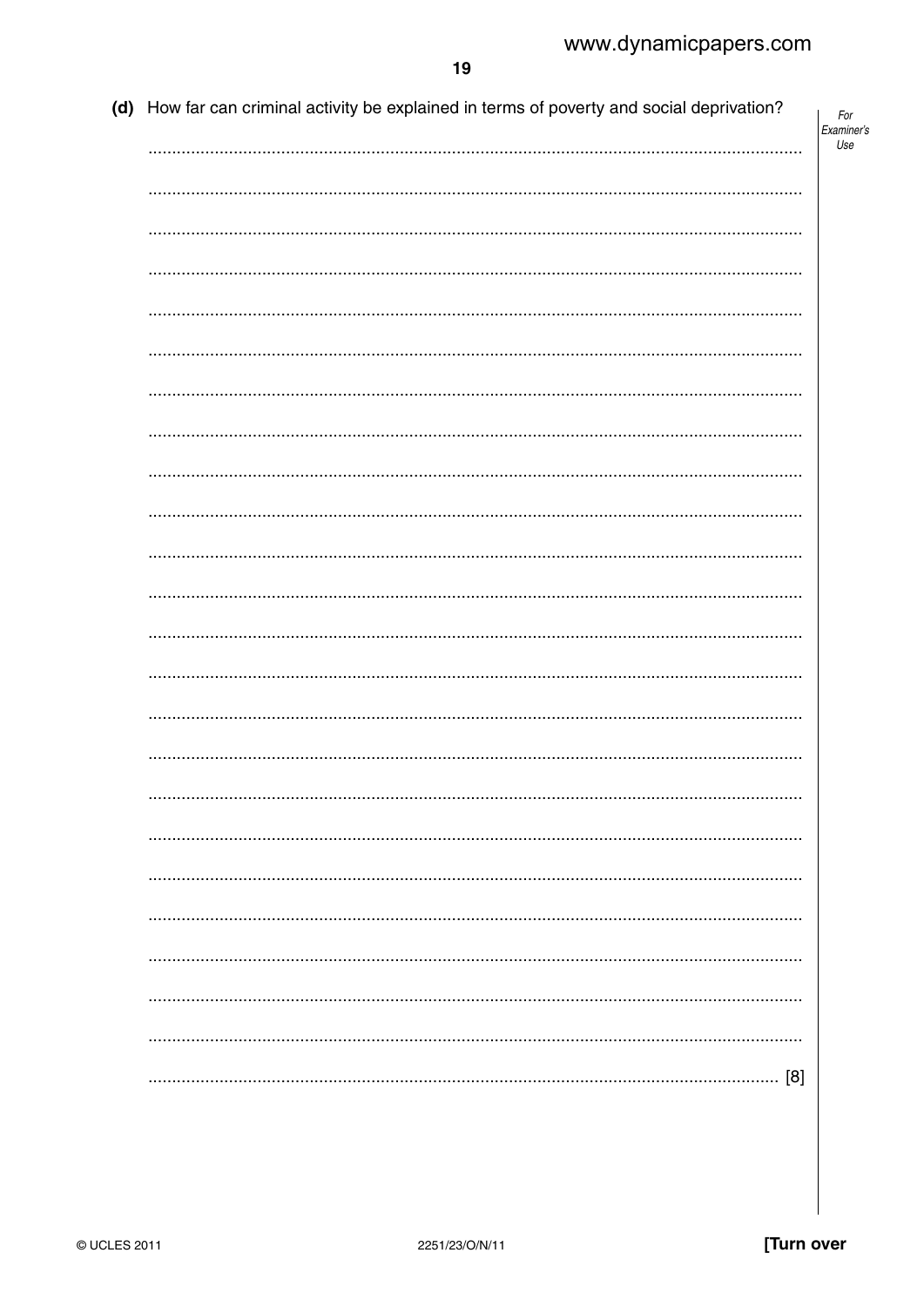Use

#### **Section D: Mass Media**

Examiner's  $\overline{7}$ Sensationalism is often used by the mass media to attract audiences. There is a debate in sociology about the extent to which the mass media shape social attitudes. (a) What is meant by the term sensationalism?  $\overline{a}$ (b) Describe two ways, apart from sensationalism, through which the mass media attract audiences.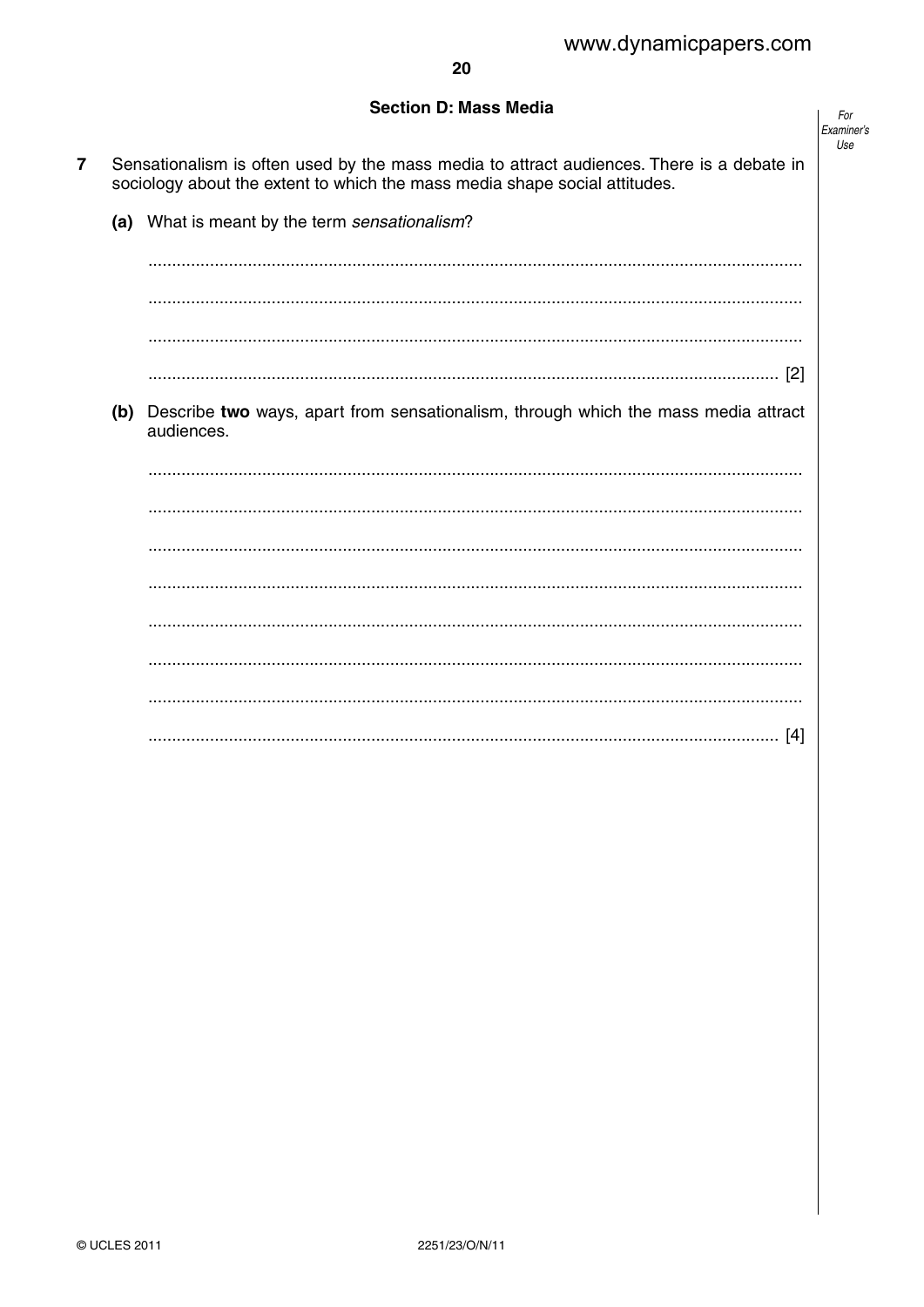| (c) Explain how the mass media use stereotypes to influence public opinion. | For               |
|-----------------------------------------------------------------------------|-------------------|
|                                                                             | Examiner's<br>Use |
|                                                                             |                   |
|                                                                             |                   |
|                                                                             |                   |
|                                                                             |                   |
|                                                                             |                   |
|                                                                             |                   |
|                                                                             |                   |
|                                                                             |                   |
|                                                                             |                   |
|                                                                             |                   |
|                                                                             |                   |
|                                                                             |                   |
|                                                                             |                   |
|                                                                             |                   |
|                                                                             |                   |
|                                                                             |                   |
|                                                                             |                   |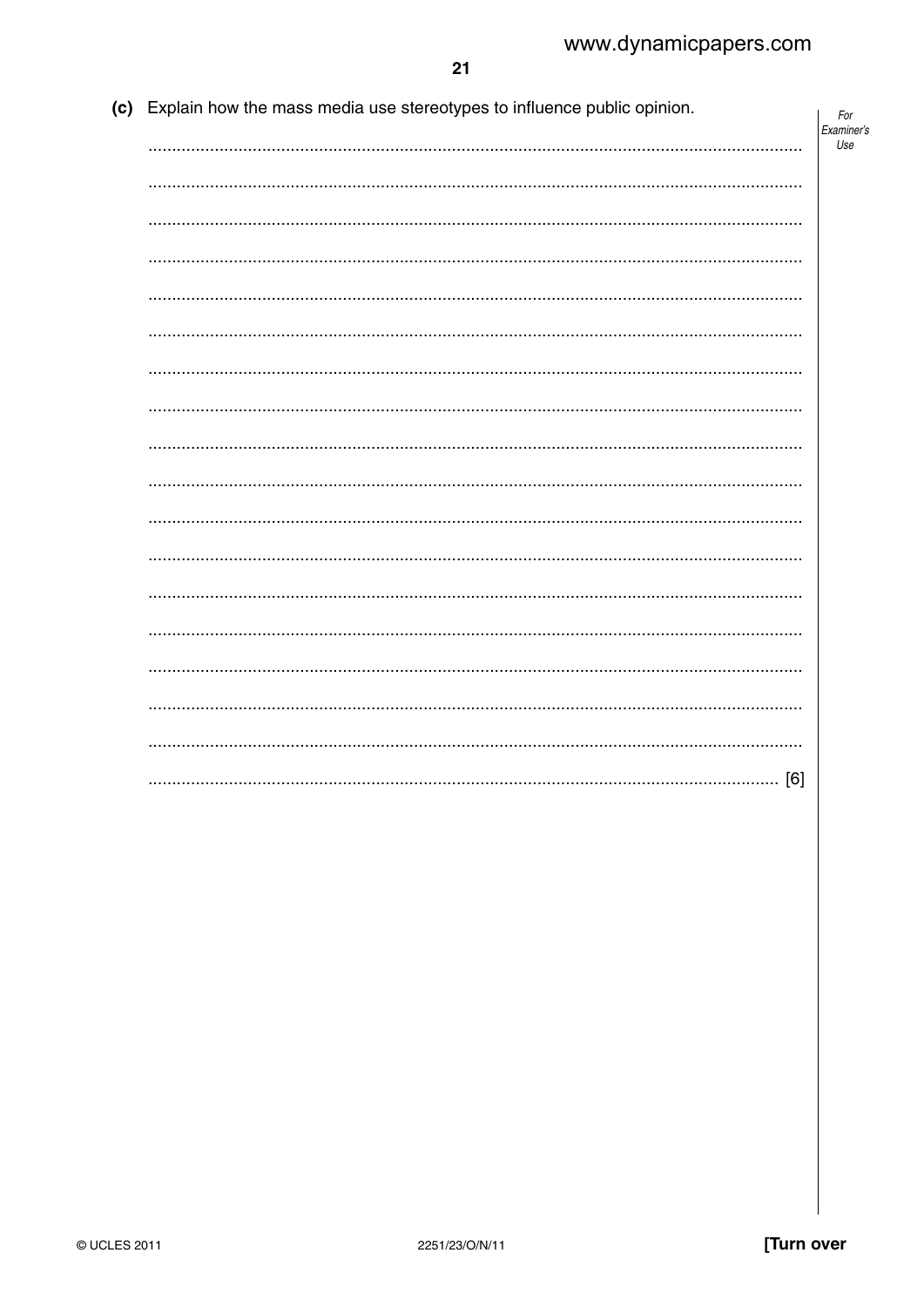| (d) How far are social attitudes shaped by the mass media today? | For               |
|------------------------------------------------------------------|-------------------|
|                                                                  | Examiner's<br>Use |
|                                                                  |                   |
|                                                                  |                   |
|                                                                  |                   |
|                                                                  |                   |
|                                                                  |                   |
|                                                                  |                   |
|                                                                  |                   |
|                                                                  |                   |
|                                                                  |                   |
|                                                                  |                   |
|                                                                  |                   |
|                                                                  |                   |
|                                                                  |                   |
|                                                                  |                   |
|                                                                  |                   |
|                                                                  |                   |
|                                                                  |                   |
|                                                                  |                   |
|                                                                  |                   |
|                                                                  |                   |
|                                                                  |                   |
|                                                                  |                   |
|                                                                  |                   |
| $\ldots$ [8]                                                     |                   |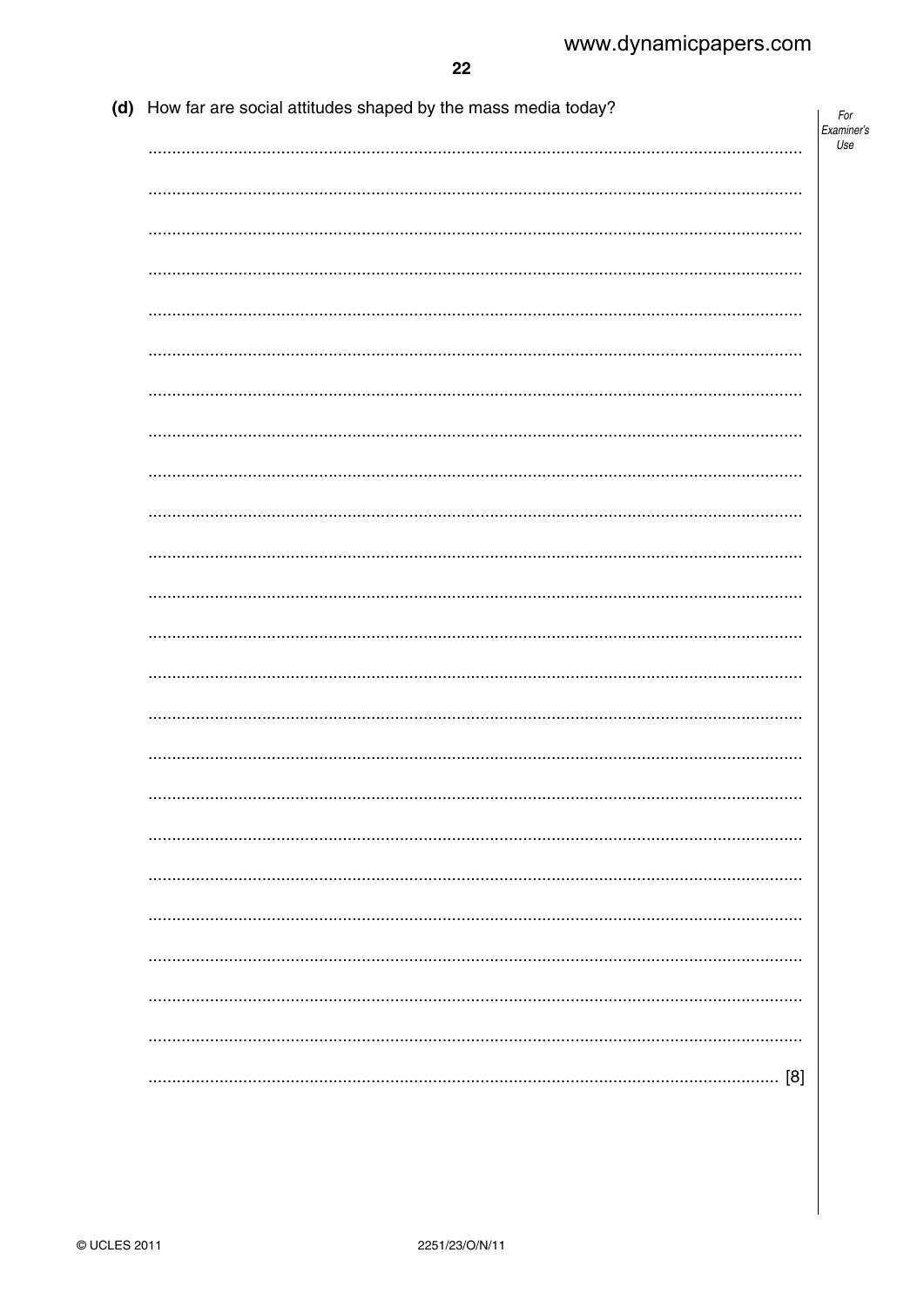- 23
- In modern industrial societies advertising may influence the type of goods and services that are bought. Advertising may also shape the way that people see themselves and the lifestyle 8 choices they make.

| (a) | What is meant by the term lifestyle?                                                              |
|-----|---------------------------------------------------------------------------------------------------|
|     |                                                                                                   |
|     |                                                                                                   |
|     |                                                                                                   |
|     | $[2]$                                                                                             |
| (b) | Describe two ways in which advertising in the mass media is used to influence what<br>people buy. |
|     |                                                                                                   |
|     |                                                                                                   |
|     |                                                                                                   |
|     |                                                                                                   |
|     |                                                                                                   |
|     |                                                                                                   |
|     |                                                                                                   |
|     | $[4]$                                                                                             |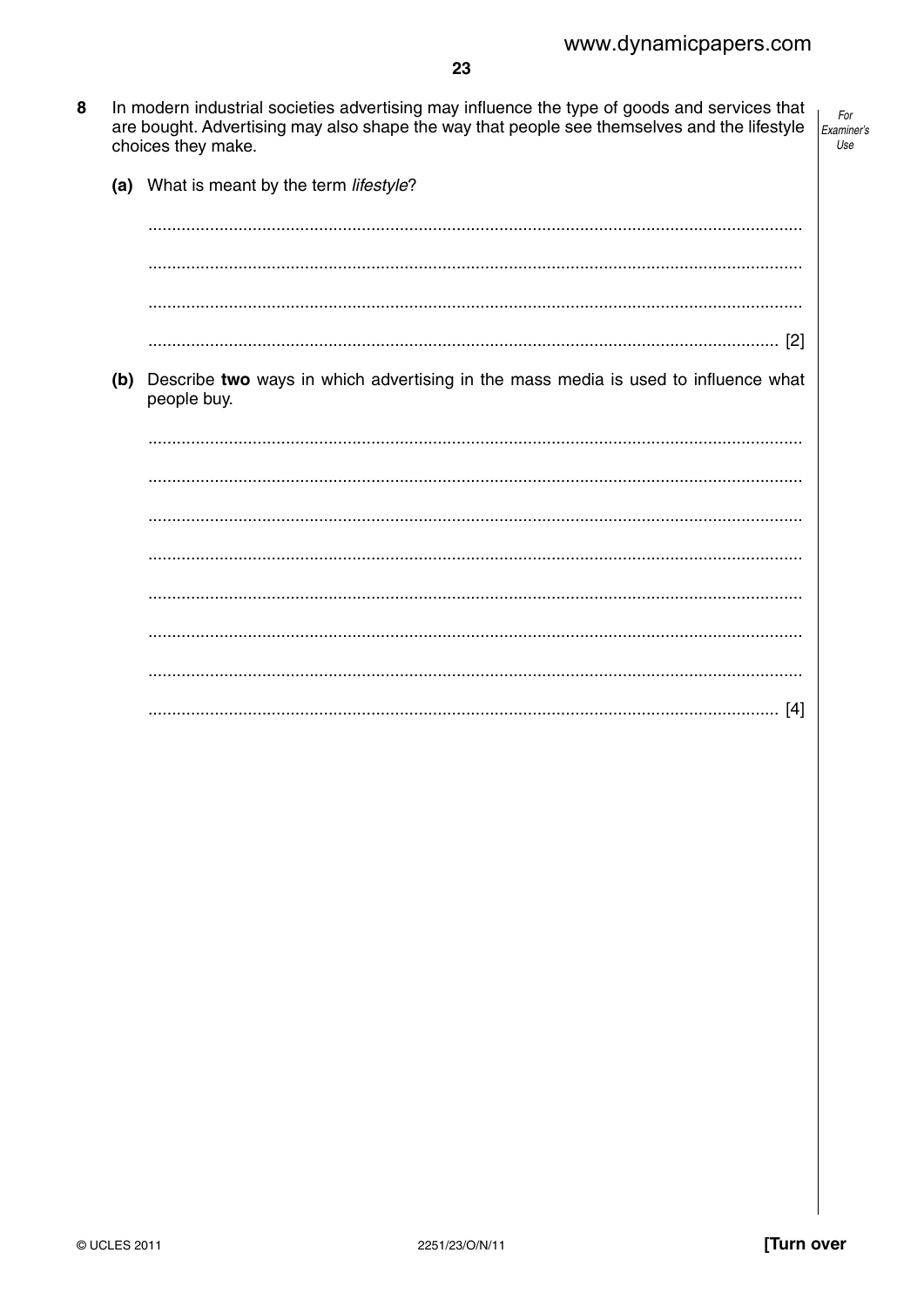| (c) Explain how the content of the mass media may be influenced by the need to attract<br>advertisements. | For<br>Examiner's<br>Use |
|-----------------------------------------------------------------------------------------------------------|--------------------------|
|                                                                                                           |                          |
|                                                                                                           |                          |
|                                                                                                           |                          |
|                                                                                                           |                          |
|                                                                                                           |                          |
|                                                                                                           |                          |
|                                                                                                           |                          |
|                                                                                                           |                          |
|                                                                                                           |                          |
|                                                                                                           |                          |
|                                                                                                           |                          |
|                                                                                                           |                          |
|                                                                                                           |                          |
|                                                                                                           |                          |
|                                                                                                           |                          |
|                                                                                                           |                          |
|                                                                                                           |                          |
|                                                                                                           |                          |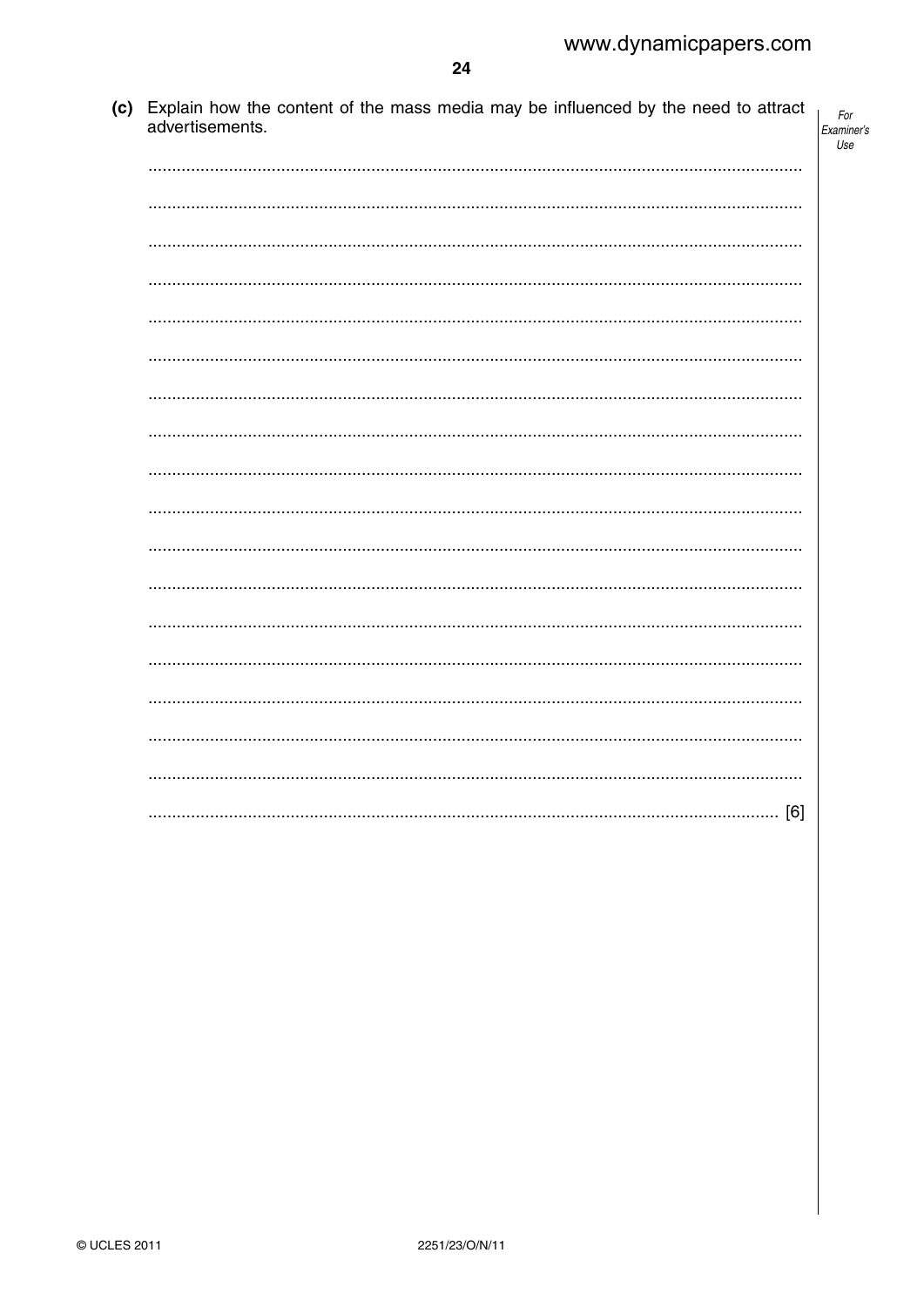| (d) Assess competing views of the role of the mass media in modern industrial societies. |
|------------------------------------------------------------------------------------------|
|                                                                                          |
|                                                                                          |
|                                                                                          |
|                                                                                          |
|                                                                                          |
|                                                                                          |
|                                                                                          |
|                                                                                          |
|                                                                                          |
|                                                                                          |
|                                                                                          |
|                                                                                          |
|                                                                                          |
|                                                                                          |
|                                                                                          |
|                                                                                          |
|                                                                                          |
|                                                                                          |
|                                                                                          |
| . <b>.</b>                                                                               |
| .                                                                                        |
|                                                                                          |
|                                                                                          |
| $\ldots$ [8]                                                                             |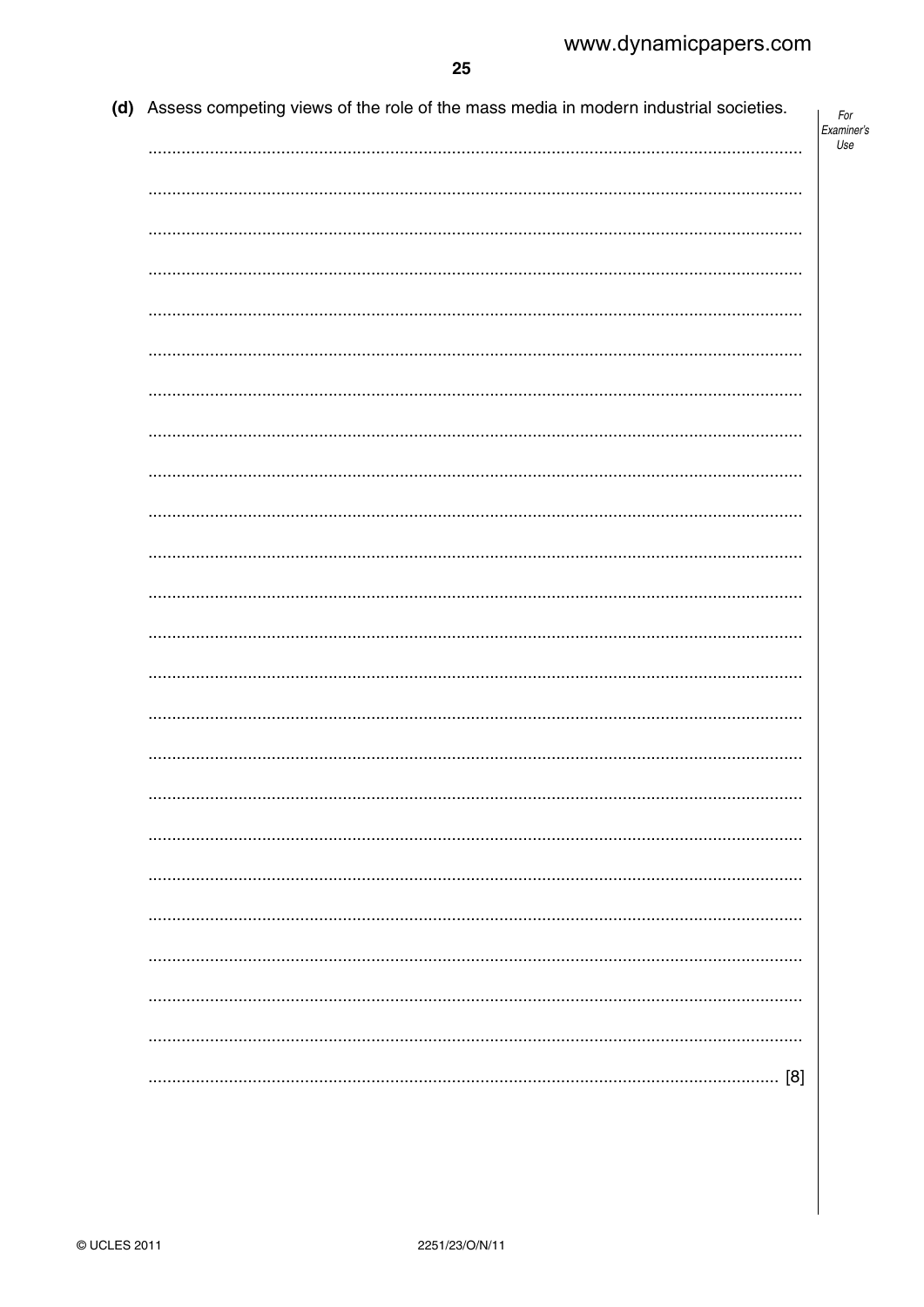# **BLANK PAGE**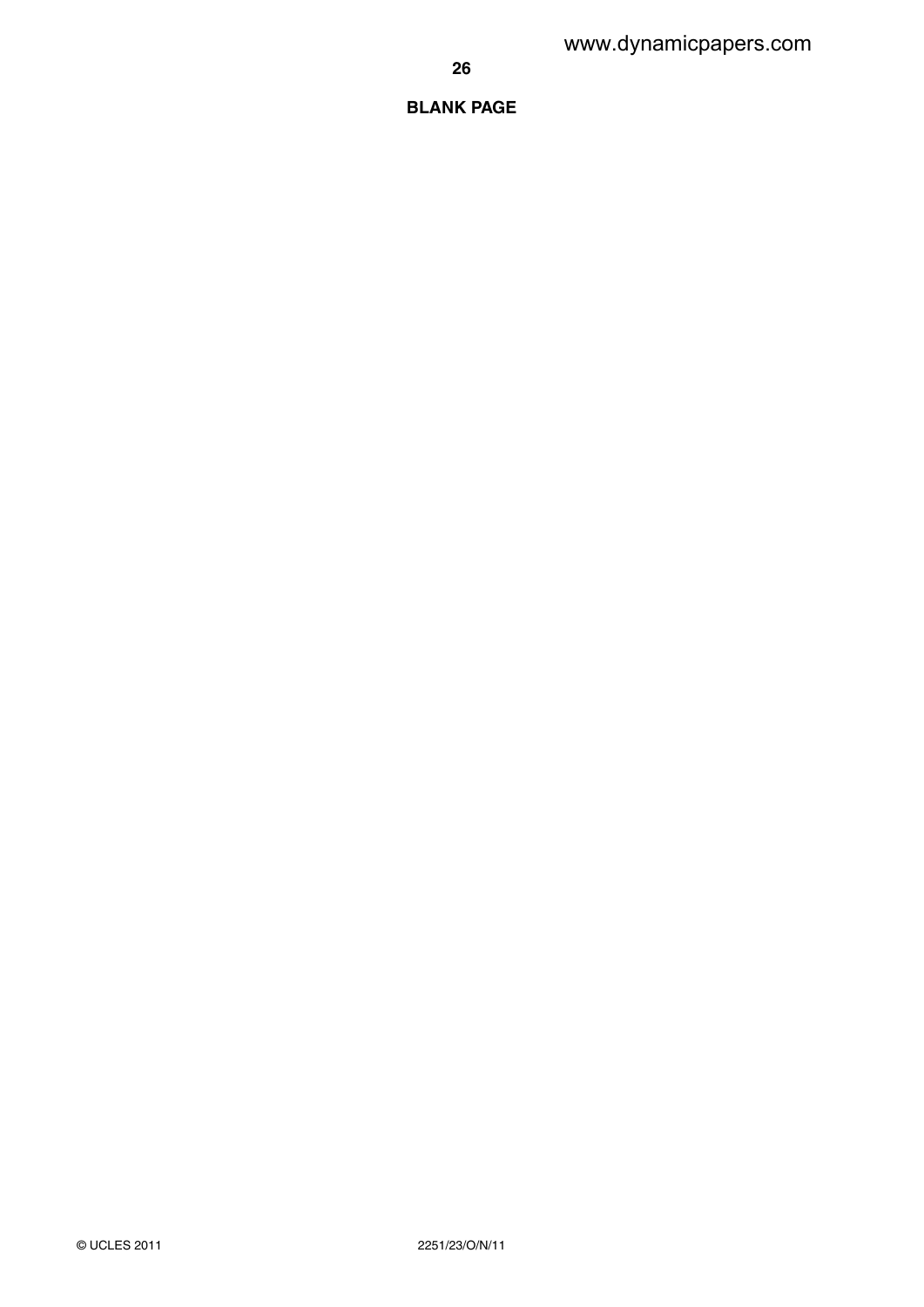# **BLANK PAGE**